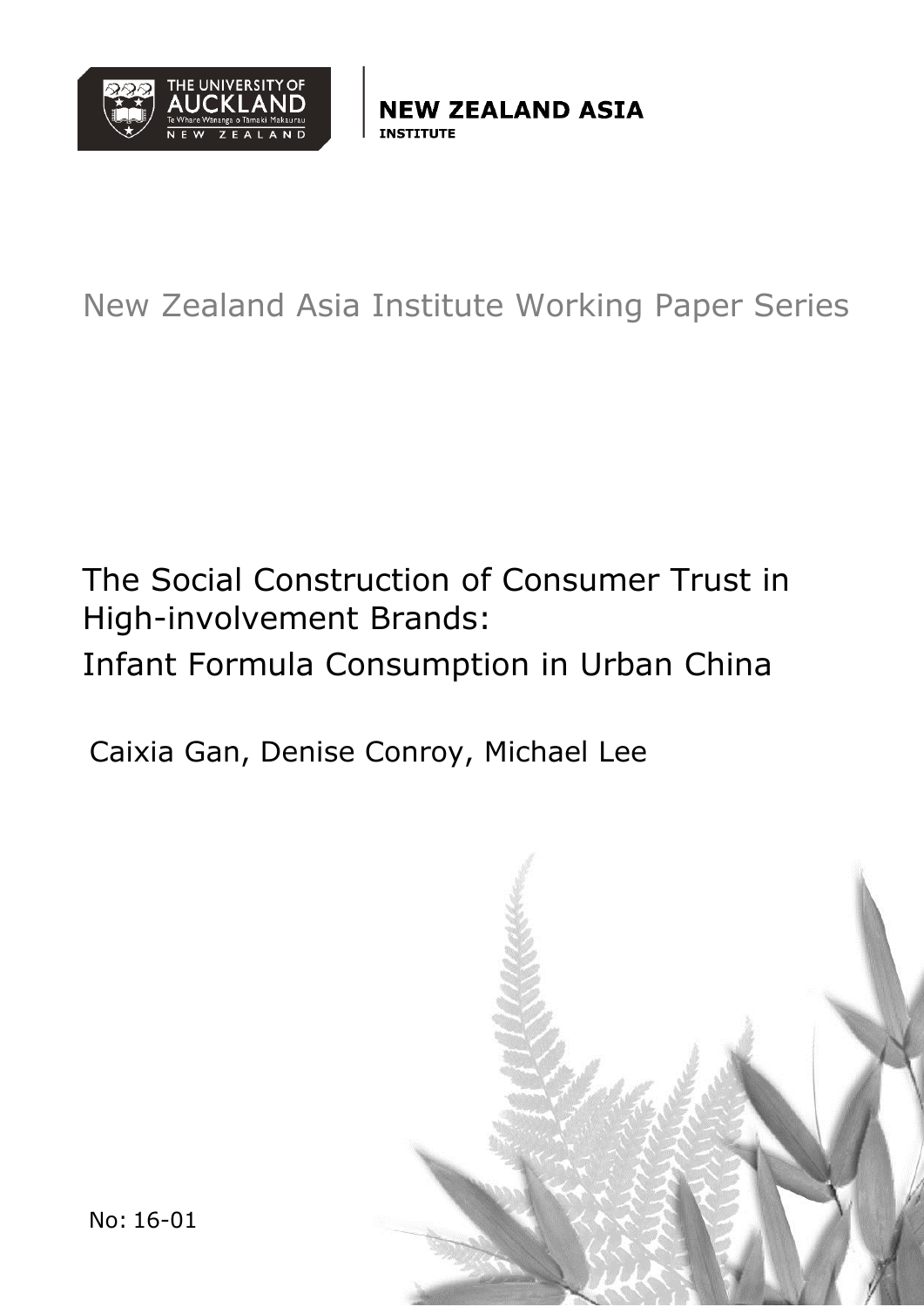## **ABSTRACT**

Consumer trust has gained increasing interest among scholars and practitioners. However, a review of existing literature indicates a lack of understanding of consumer trust in relation to how consumers experience the evolving trust development with high-involvement brands, particularly after crises like food safety incidents.

This working paper is the first part of a longitudinal study on consumer trust in high-involvement brands, in the context of infant formula consumption in urban China. Empirical findings indicate that trust as a social construct not only refers to the relationship between the trustor and trustee, but also refers to broader social interactions and relations, especially in the initial building of trust, such as inexperienced mothers choosing infant formula brands, as in this case. We argue that consumers, brands, interpersonal relationships, and social institutions are interacting with each other to develop trust, rather than each functioning as dependent or independent variables in linear causal relationships.

This work contributes to a further understanding of consumer trust building by incorporating interpersonal-based and institutional-based trust building into the consumer-brand relationship. Findings also highlight how Chinese parents' trust in infant formula brands is socially constructed within their social-cultural background, and provides insights different from previous research conducted in western markets.

A follow-up study will be undertaken with the same group of participants by the time when their babies are about 7-8 months old, in order to explore how new parents' trust in their intended infant formula brand may develop, and how consumers' trust in infant formula brands impacts their brand selection and consumption over time.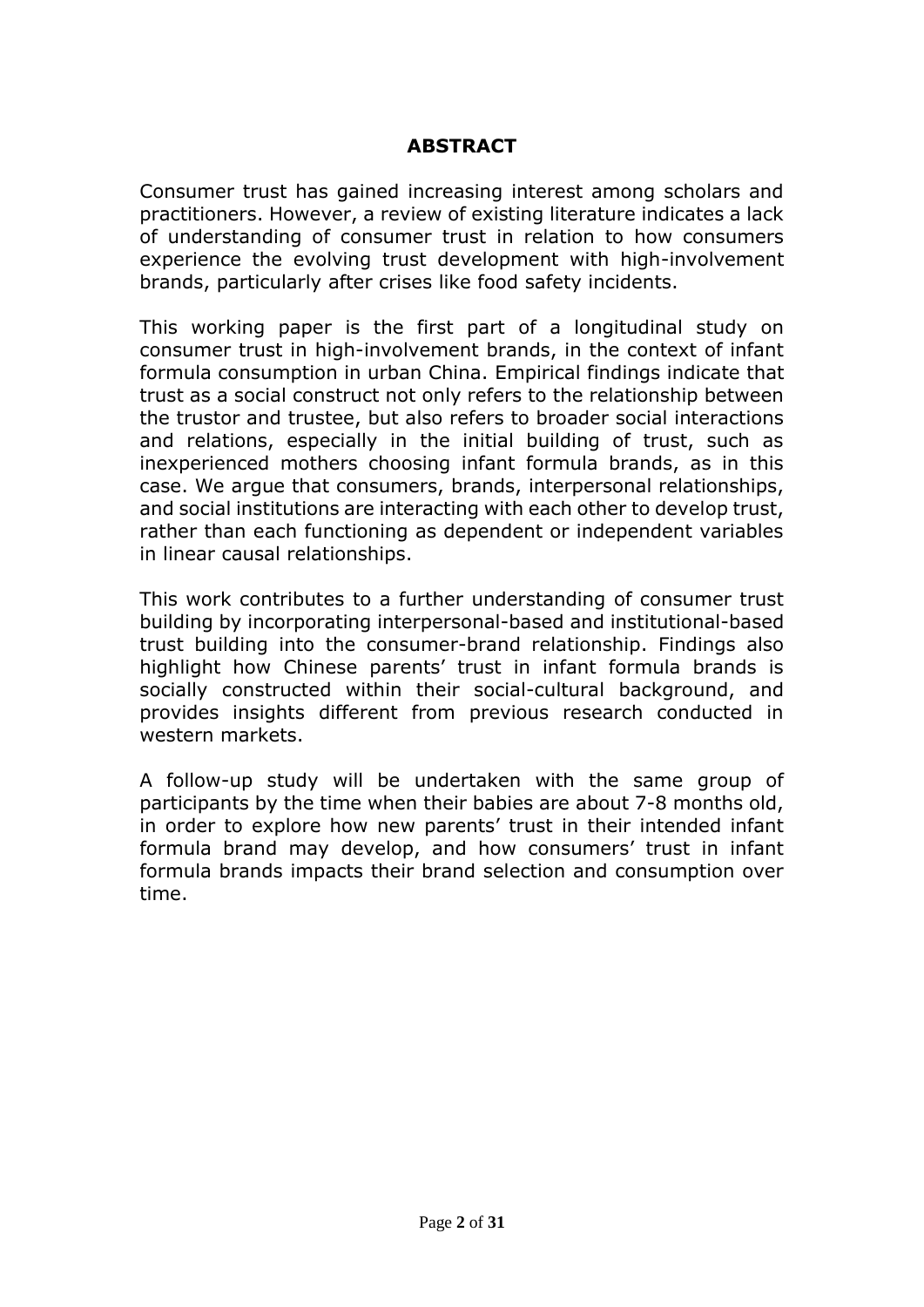## **INTRODUCTION AND BACKGROUND**

#### **Food Consumption and Infant Formula Consumption in China**

Food consumption is a crucial part of our everyday life and closely related to the very fundamental human needs for safety and surviving. Food safety concerns and consumers' trust in food are now global issues as many food safety incidents have occurred across the world, especially since the 1990s (Kjærnes, Harvey, & Warde, 2007). The potential risks involved in modern food systems have increased the research of trust in food (e.g., Chen, 2008; Kjærnes et al., 2007; Mazzocchi, Lobb, Bruce Traill, & Cavicchi, 2008), and studies found that high-involvement food products are considered more risky (see for examples, Mitchell, 1999).

Among all food categories, milk formula is viewed as special because it is the most commonly used breastmilk substitute for babies. According to Euromonitor (2016) milk formula is one of the largest categories within health and wellness packaged food at a global level, as well as the fastest growing category between 2010-2015. China is not just the largest but also the fastest growing formula milk market globally, leading the largest absolute growth of global milk formula sales over 2010-2015, and accounting for 43% of global milk formula sales in 2015. China will continue to lead growth in the forecast period of 2015-2020.

This industrial report also points out that premiumisation is a key trend in emerging markets like China. Especially since the melamine scandal in 2008, a milk formula contamination which killed six babies, Chinese parents have been looking for safety and confidence in a brand, and premium ranges are more trusted and performing well in China. It is thus one of the key recommendations for milk formula manufacturers to establish stronger and more premium brands on which parents can rely (Euromonitor, 2016).

Being the largest and fastest growing milk formula market, China is of strategic importance for many local and international players. However, it is also an emerging market where its market environment, social and cultural background, and consumer behaviours are different from its western counterparts. As trust is a context-specific construct (Mayer, Davis, & Schoorman, 1995), existing knowledge and understanding of western markets and consumers cannot be simply applied to this emerging market, therefore, it is necessary and worthwhile to explore consumer trust in this emerging market in context.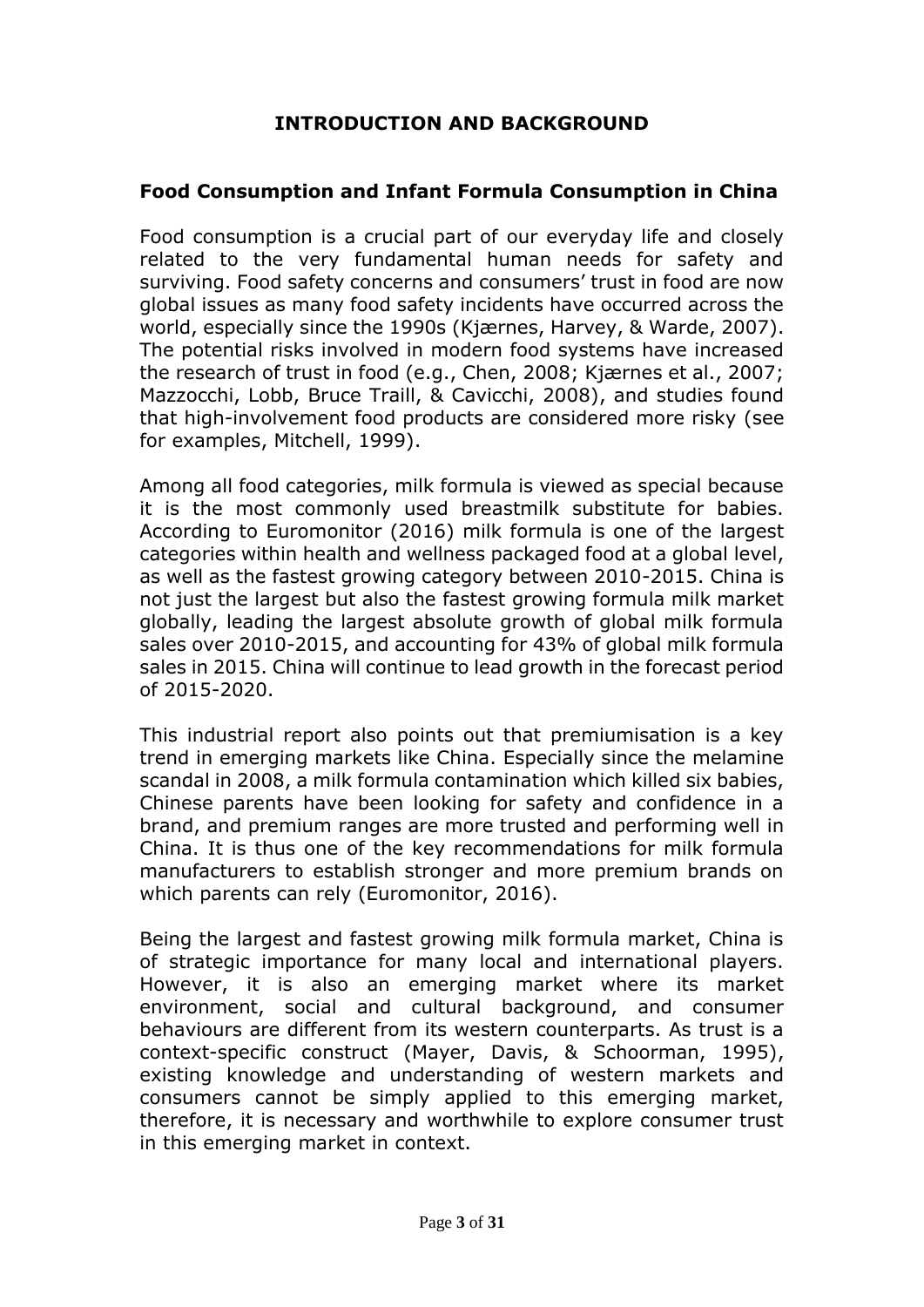## **Research Questions and Research Objective**

In recent years, the performances of infant formula brands in the Chinese market have exemplified the consequences of losing consumer trust. The fact that babies under six months basically sustain on breastmilk or breastmilk substitutes makes the consumption of infant formula a sensitive and high-involvement context for the study of consumer trust in the brand. How consumer trust is built at the beginning and how it develops over time are the key questions of interests of this research.

To address the above questions, this work explores the basis and dynamic of consumer trust in brand within the context of infant formula consumption in urban China. The focus is on infant formula, an emotional and functional decision for inexperienced consumers, i.e. new parents. By exploring how new parents develop their trust in infant formula brands, we may better understand the consumerbrand relationship and how the dynamics of trust development impact this relationship in high-involvement contexts.

In an age when product-harm crises and product recalls are pervasive, consumer trust building and its development is a topic of practical significance. Furthermore, the emerging Chinese market also warrants more attention. Due to the process of globalisation, China is closely connected to and interacting with the world. The Chinese market shares some modern similarities with its western counterparts, yet still there are significant differences in many aspects, such as the socio-cultural background, consumer characteristics and consumption patterns. These similarities and differences are worth further exploring, as trust is context-specific and little work has been done in existing literature. The infant formula market in China provides a rich field for such an exploration, which is expected to yield different insights from previous research conducted in the western markets.

This is a consumer-centric research which aims to understand how consumers make sense of trust in consumer-brand relationships. The overall goal of this research is to explore the social construction of trust building and development between new parents and infant formula brands in urban China, and further explore how this trustbuilding process impacts their brand selection and consumption.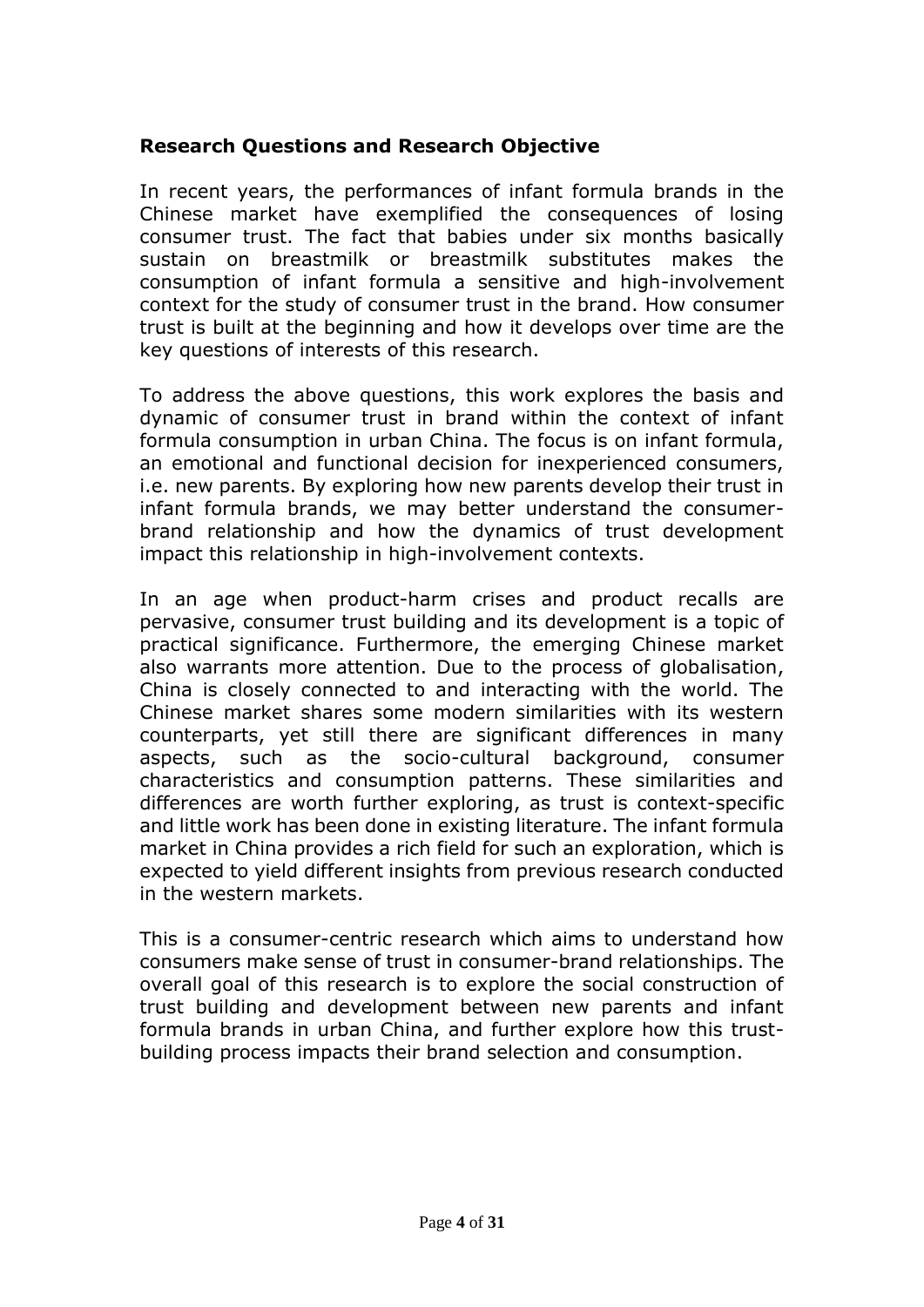## **LITERATURE REVIEW AND THEORETICAL APPROACH**

## **Trust and Initial Trust**

Trust is essential in most forms of exchange (e.g., Blau, 1964; Morgan & Hunt, 1994; Zucker, 1986). The fundamentality and complexity of trust in different areas of social life has led to significantly diverse definitions and conceptualisations of trust among different disciplines. Based on a comprehensive review of trust research, Mayer et al. (1995) defined trust as "the willingness of a party to be vulnerable to the actions of another party based on the expectation that the other will perform a particular action important to the trustor, irrespective of the ability to monitor or control that other party."

It is widely agreed that trust involves the elements of risk and uncertainty (e.g., Blau, 1964; Lewis & Weigert, 1985; Zucker, 1986). Traditionally, trust has been studied in ongoing interactions between two parties (e.g., Blau, 1964), however, the concept of "initial trust", theorised by McKnight, Cummings, and Chervany (1998), establishes that trust may develop at the beginning of a relationship even if there is a lack of direct interpersonal interactions of the two parties. McKnight et al. (1998) suggest that personality-based, institutionbased, and cognition-based trust work together to sustain a relatively high initial trust at the early stage of a relationship. Initial trust between parties, therefore, is "based on an individual's disposition to trust or on institutional cues that enable one person to trust another without first-hand knowledge", rather than "based on any kind of experience with, or first-hand knowledge of, the other party" (p. 474).

## **Consumer Trust in the Brand**

Consumer trust has also been recognised as a key factor in consumer-brand relationships (e.g., Morgan & Hunt, 1994), and is gaining interest among scholars and practitioners. In the modern commercial world, brand is the interface between consumers and companies, and therefore a symbolic representative of a company, with which trust may be developed (Lau & Lee, 1999).

Consumer trust in the brand can be understood as a consumer's willingness to rely on the brand in the face of risk because of positive expectations of that brand (Lau & Lee, 1999). Within the marketing discipline, consumer trust in the brand has also been conceptualised as "brand trust", and Delgado-Ballester, Munuera-Alemán, and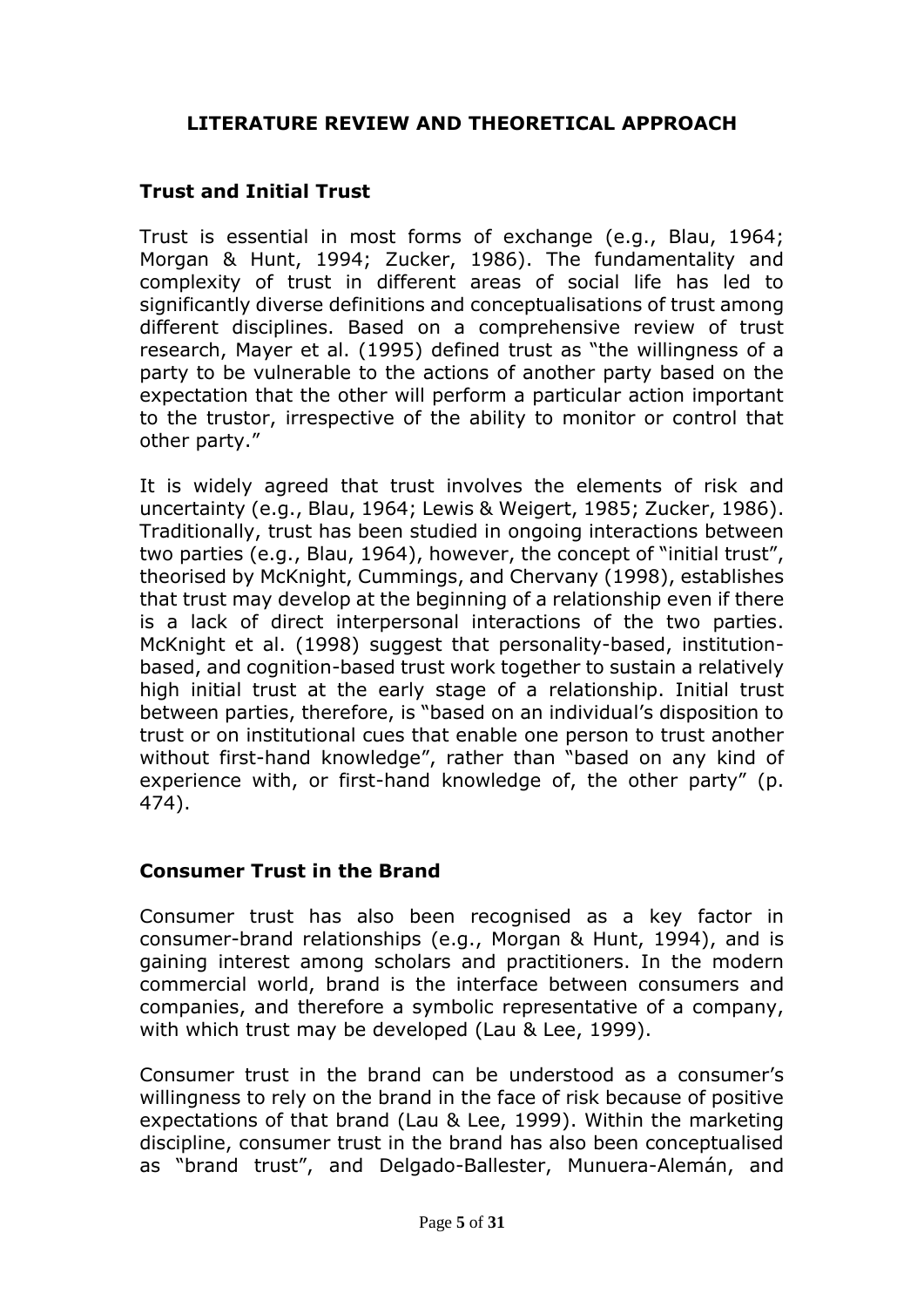Yagüe-Guillén (2003, p. 37) argued that consumer trust can be conceptualised as "the confident expectations of the brand's reliability and intentions in situations entailing risk to the consumer".

In line with the notion that trust includes both cognitive and emotional dimensions (Lewis & Weigert, 1985; McAllister, 1995), this research views consumer trust in the brand as both cognitive and emotional-based. On the one hand, trust in a brand serves as a mental mechanism by means of which customers reduce the uncertain risks associated with product choice (Matzler, Grabner‐ Kräuter, & Bidmon, 2008). On the other hand, trust is also "a feeling of security held by consumer that the brand will meet his/her consumption expectations" (Delgado-Ballester & Munuera-Alemán, 2001, p. 1242), especially in the face of risk and in the situation of consumer vulnerability. The two components of consumer trust in the brand, i.e., brand reliability and brand intentions reflect the cognitive and emotional dimensions respectively.

Prior research has identified various antecedences (e.g., competence, integrity, and benevolence), and consequences (e.g., purchase intention, brand commitment and loyalty), of consumer trust in brand (e.g., Chaudhuri & Holbrook, 2001; Delgado-Ballester & Munuera-Alemán, 2001; Lau & Lee, 1999; Li, 2008), proving the positive correlation between consumer trust and brand performance. With few exceptions (e.g., Elliott & Yannopoulou, 2007; Romaniuk & Bogomolova, 2005), however, these studies have mainly been conducted in post-consumption contexts, with a restricted scope merely between the two parties in the trusting relationship, neglecting the broader social environments where these trusting relationships are rooted.

# **Social Constructionist Approach**

As argued by Khodyakov (2007), trust has been mostly studied as either an independent variable concerning the benefits of trust, or as a dependent variable concerning factors that impact trust. These approaches, however, fail to capture the dynamic nature of trust in the given social context, and neglect the influence of social-cultural factors on trust building and evolving process.

To address this aspect of trust, the present work adopts a sociological proposition of trust, viewing trust as a social construction based on both emotional and cognitive dimensions (Lewis & Weigert, 1985). This view of trust also emphasises that trust should be understood as "relations among people" rather than "psychological states taken individually" (p. 968). Furthermore, food consumption and infant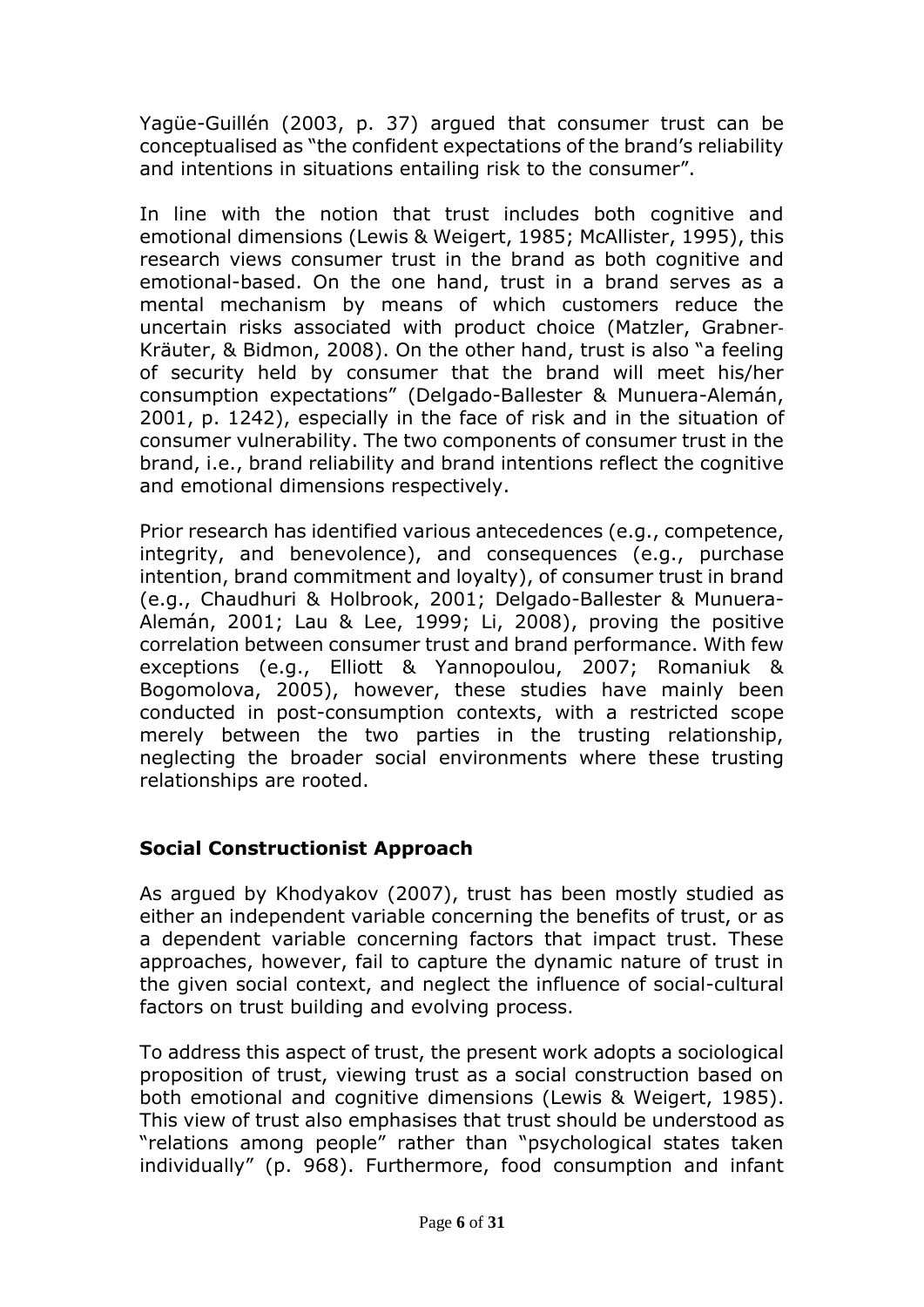feeding are important aspects of social practices rather than merely individual behaviours. Infant feeding and infant formula consumption are also socially constructed (Afflerback, Carter, Anthony, & Grauerholz, 2013; Lee, 2007), and should be understood as "embedded" in social relations and contexts (Granovetter, 1985).

In this research, therefore, consumer trust in the brand is not only studied within the relationship between the consumer and the brand, i.e., Chinese mothers and infant formula brands, but also studied as a dynamic process within wider social-cultural contexts and relations where this trusting relationship develops.

## **RESEARCH METHOD AND DATA COLLECTION**

Most of the existing research has adopted quantitative approaches, focusing on the causal explanations of consumer trust and how it is related to a wide range of other variables. How consumers actually understand and interpret the world around them regarding their trust in the brand, and how this trust develops over time remain unknown. Given the exploratory nature of this research and the complex nature of trust, semi-structured qualitative in-depth interview was employed to record consumers' lived experience with relevant brands.

To capture the temporal element of dynamic trust development process (Lyon, Möllering, & Saunders, 2012), this research adopted a longitudinal design to collect data with the same group of participants by two sets of interviews in different periods.

In the first stage of this research, a total of 28 Chinese women, recruited by snowballing, were interviewed in a face-to-face manner, during March to June, 2016, in four major cities in China, namely Beijing, Shanghai, Guangzhou, and Shenzhen. By the time of interviewing, 25 of these women were in their  $7<sup>th</sup>-9<sup>th</sup>$  month of pregnancy of the first child, two were having the second child, and one has given birth to the first child one month prior to due date. Each interview lasted between 50-80 minutes, documenting how participants selected their preferred infant formula brands prior to childbirth, and how they made sense of trust with these brands in the process of selection and decision making.

This same group of participants will be interviewed for the second time to update their ongoing experience of trust with the chosen brands when their babies are about 7-9 months of age.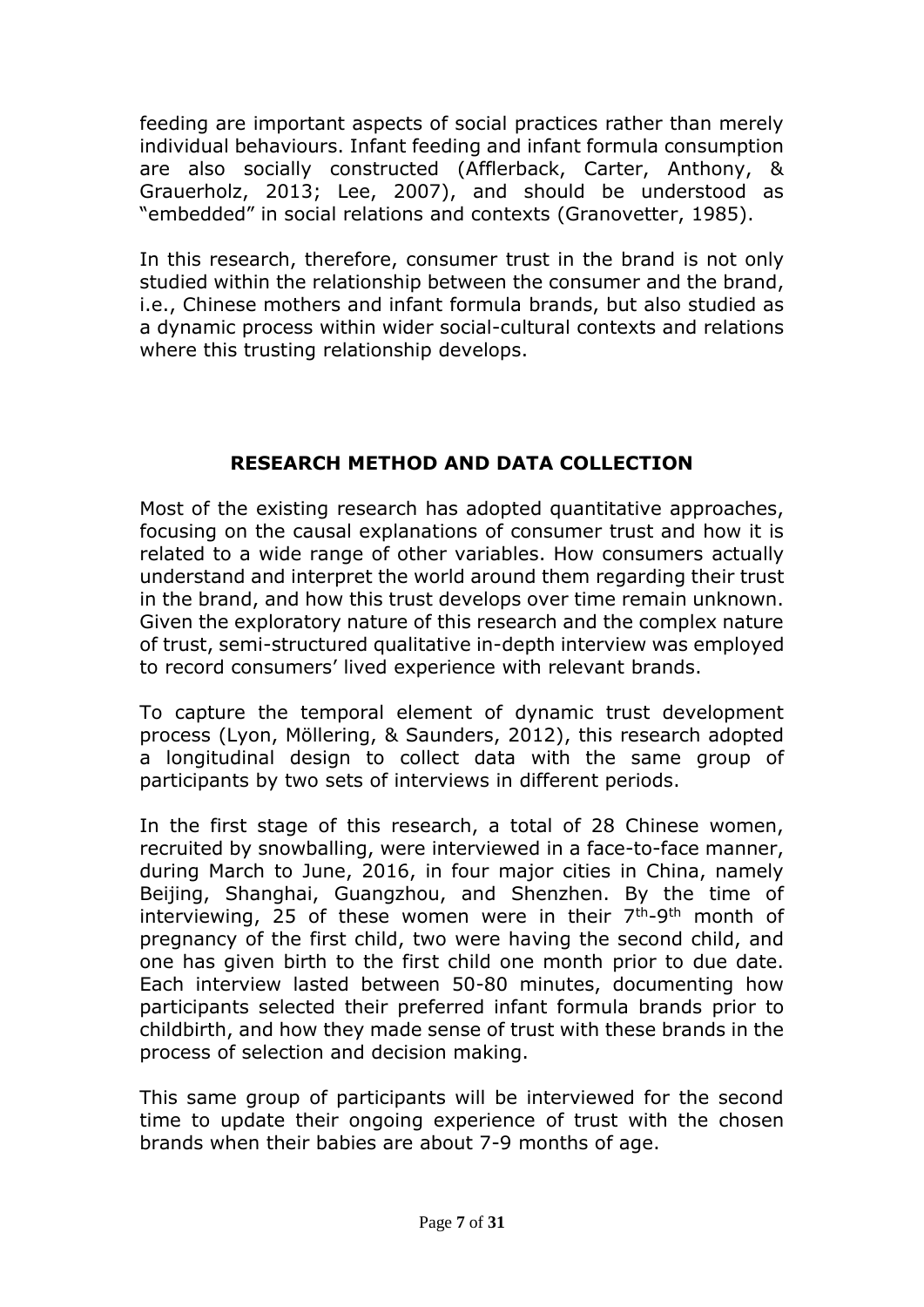## **EMPIRICAL FINDINGS**

With the permission of participants, all interviews of the first stage were recorded, transcribed, and translated from Chinese to English. Thematic coding and analysis were conducted using the qualitative software OSR NVivo. Main themes and findings emerging from the data collected in the first stage of research are addressed in this section.

## **High Perceived Risk and High Involvement of Infant Formula Consumption**

According to interviews, participants were basically the main or sole decision maker of infant formula purchasing, deciding which brand to buy and how to buy. Participants' perceived risk of infant formula consumption appeared to be relatively high to them due to infant formula contaminations in the past, and negative news coverages regarding infant formula safety at present.

All participants concerned very much about the quality and safety of infant formula they were about to purchase. As urban residents, most participants realised that they have a wide range of brands and purchasing channels for selection, and they also have a certain level of consumption power to pursue high-end infant formula brands. For example,

*"I think the food that babies eat are the most important. Its quality and safety directly influences babies' health; therefore, I think as long as you have the capacity, you would like to buy the best. You are willing to spend more money to give your baby better products to eat." (RU)*

*"I can't make my baby a real prince, but I can buy him the same blankets as the prince's. And the bottle, which costs a few hundreds, isn't super expensive. I can provide the best within my capability, including infant formula. Compared with other factors, price is in fact the least considered." (SI)*

The vulnerability of the babies and the importance of baby foods have also made infant formula a special category of high functional and emotional involvement for participants. For example,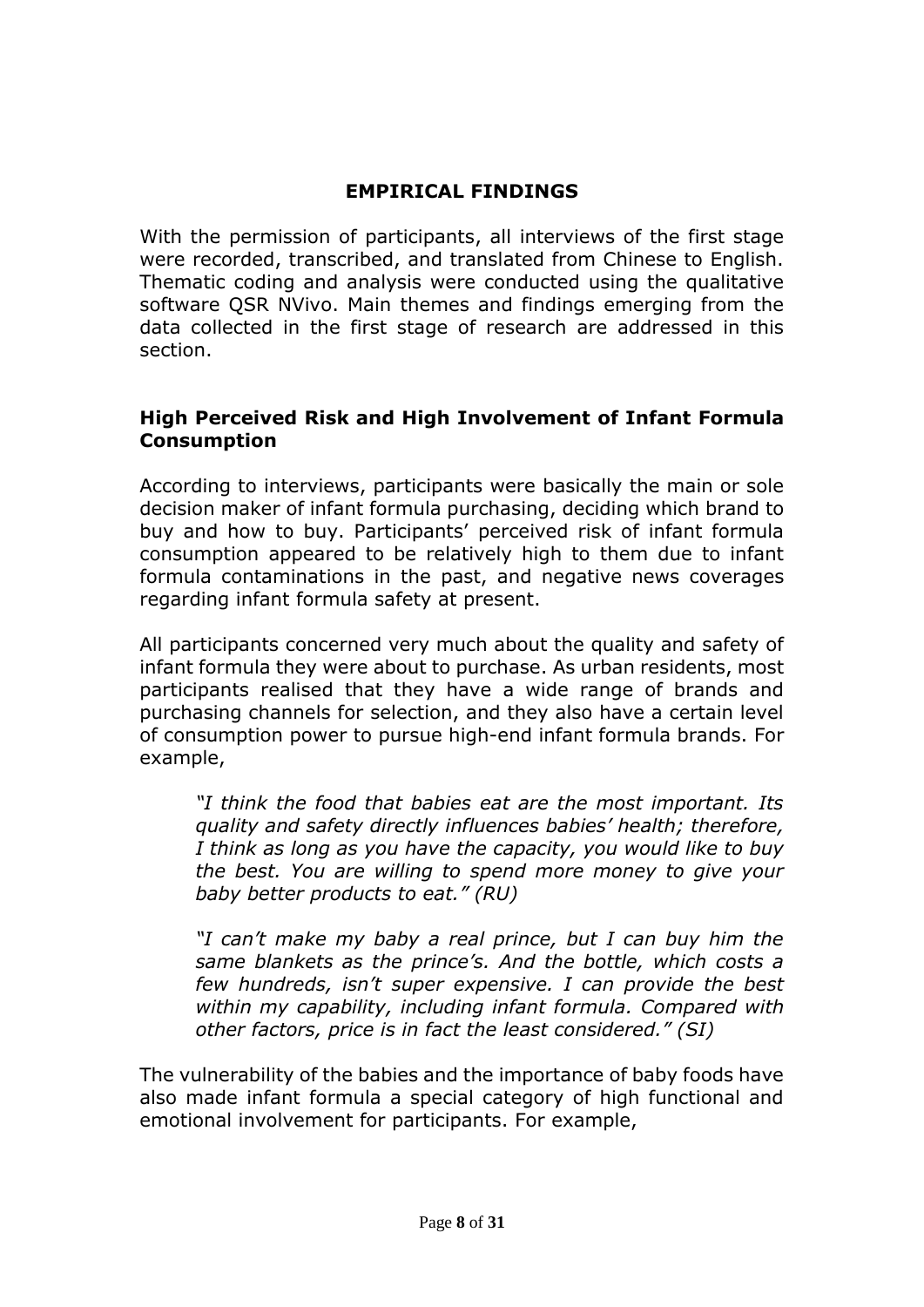*"Because we are so hurt by domestic brands that we are a bit scared. Even though I myself or people around me were not the ones who actually got hurt, I'm still (affected) by these incidents. I will be afraid in heart, since I don't want my baby or the baby of relatives to be a guinea pig in an experiment." (WJ)*

*"Newborns are treasured little ones and vulnerable, and you don't want incidents happen to them. The baby is just too little and you'll be so concerned and worried that he can't get over it." (CC)*

*"When choosing the brands, bearing in mind that it's the only food for the baby, therefore must be carefully selected and compared, which made me really annoyed." (MO)*

However, compared to their Western counterparts, Chinese mothers usually have to make extra efforts to ensure the safety of infant formula. One of the common practices of participants is to ask friends or relatives living in foreign countries to buy and mail infant formula products to them from overseas. For example,

*"Who bothers to do extra work? If I can get the good products at the store next to my place, why do I need to buy from overseas?" (SU)*

*"It's the best to have an overseas friend to send you local products in her living country." (PP)*

*"If I don't have any (overseas friends or relatives), I may try to find someone who has this connection." (CC)*

The high perceived risk has aggravated this involvement, as perceived risk is also viewed as an antecedent of involvement (e.g., Laurent & Kapferer, 1985). Regardless of their intention to breastfeed or bottle feed, participants acknowledged that they were more cautious when buying infant formula than buying other baby products or adults foods. Selecting and buying infant formula among all available brands was often a struggle, and an exhausting task to participants, although to various extents for different individuals. As a result, more time and money are invested, more emotions are evoked, and more social actors and relations are involved in the relationship between participants and their preferred brands. These will be addressed later in relevant findings.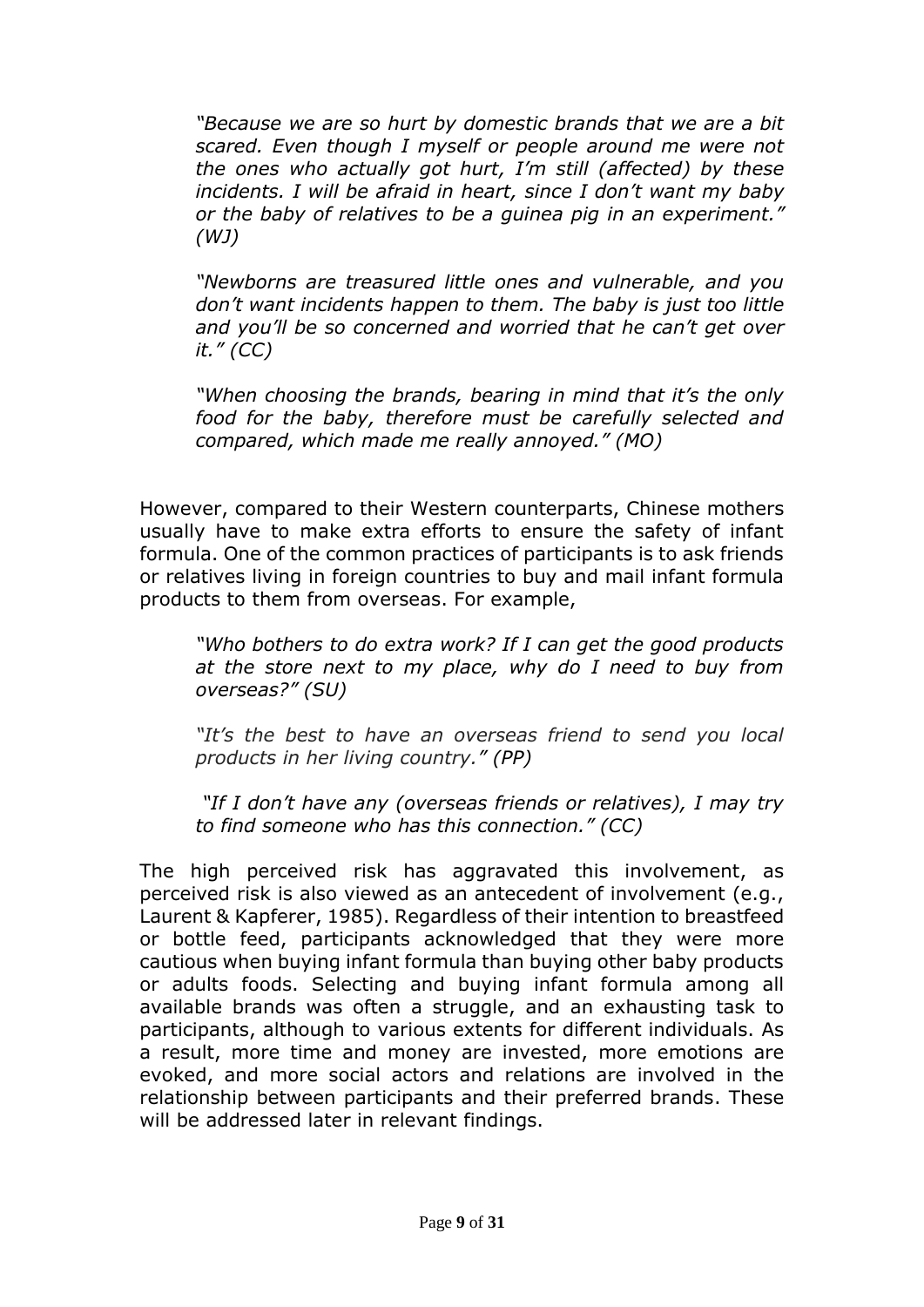## **The Existence of Initial Trust before Consumption**

In the face of risk, there is a need for trust, as trust is the willingness of risk-taking (Mayer et al., 1995). Elliott and Yannopoulou (2007) found that in a high involvement context, consumers have to trust the symbolic brand in order to make a purchase choice. In other words, initial trust (also understood as pre-purchase and preconsumption trust in this research) is necessary for new consumers to be willing to engage in an exchange relationship with a brand, namely, to purchase and use infant formula of that brand.

Although very worried about the safety of infant formula, participants also realised that they "*can't worry too much*", since their need for infant formula has created an interdependence between themselves and infant formula makers. They may trust several brands and choose one or some among these trusted brands according to the price, purchasing channels and other product features.

Some are very confirmed with their trust, for example,

*For the brand, I trust it very much, without any denial or doubt, none. If I do have…. Even these is a little bit (denial or doubt), I won't consider it. It's just because I don't have any (denial or doubt of it). (MG)*

*I think I won't even take them into consideration if I don't trust them. (WJ)*

*Since I have chosen this brand, I have to trust this brand. If I don't trust it, why do I buy it? Why do I feed it to my baby? Right? I certainly trust it. … Now that I've chosen, I shall not be unassured. (CL)*

Some are feeling more helpless like this:

*"Yes, I would worry, but you can't worry too much. You still have to choose one among so many brands, as you can't leave it. You just have to pick one which you think is acceptable among these many brands and just go with it. This is the only way, the only way, you don't have other options. So baby formula is really very annoying an issue to me. "(BB)*

"*Seems there's no other way if you don't trust?"(SU)*

Participants demonstrated their initial trust in infant formula brands in several ways.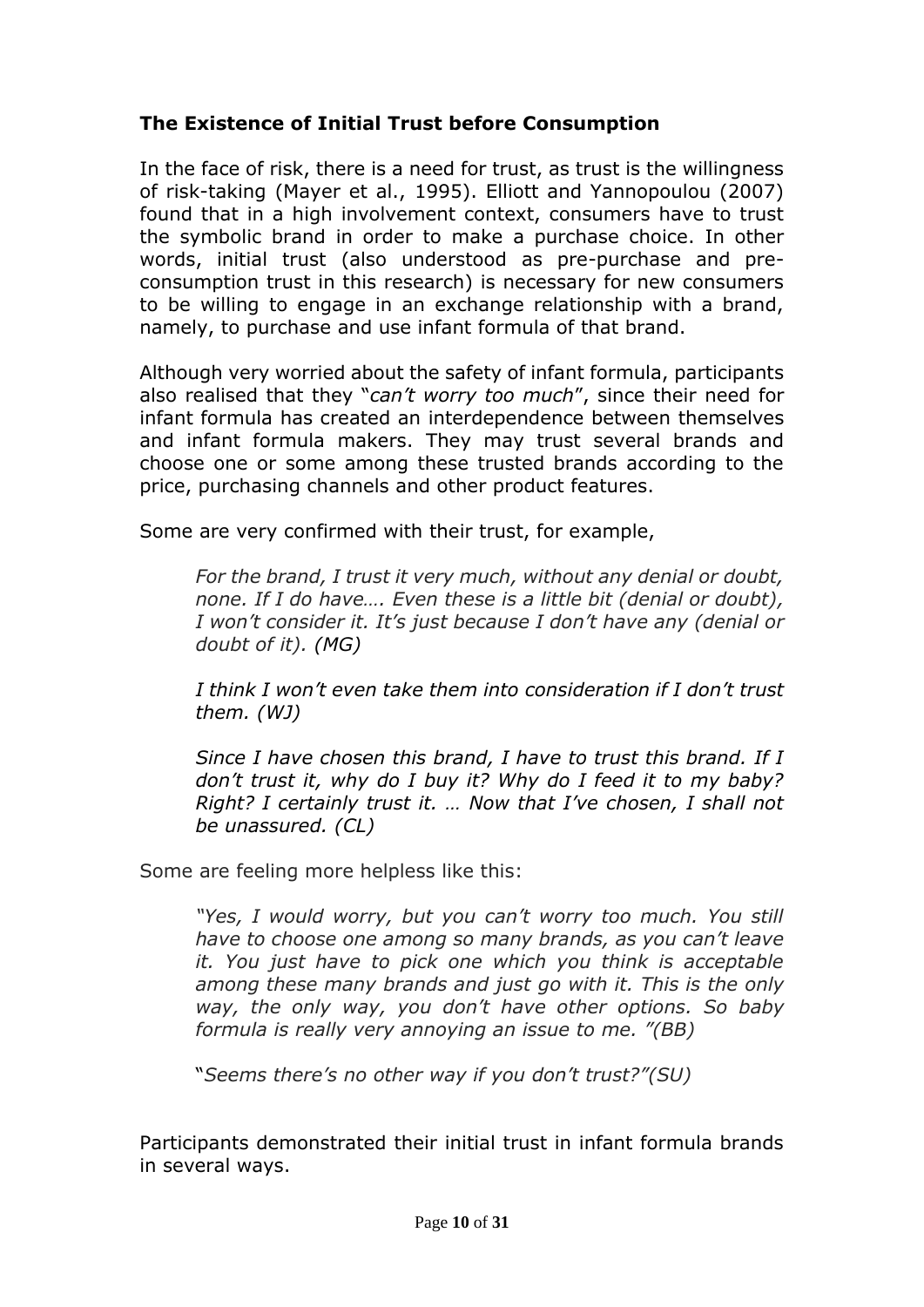[1] Feeling safe and secure to use infant formula of their chosen brands to feed the baby in the future. For example,

*"I feel that there won't be any problem when I use it to feed my baby. Right. Definitely no problem to feed my baby with it." (CC)*

[2] Will not blame the brand in the first place if the baby is unsettled. For example,

*"I haven't used it yet, but I think, at least, when the baby has some issues like crying or feeling uncomfortable, I won't associate them with the infant formula in the first place. At least the infant formula won't be considered as the first factor. "(LB)*

[3] Having positive expectations of the chosen brand – safe, rich in nutrition, sufficient provision for baby growth, etc., - and believe that the brand may fulfill its promise to meet expectations. For example,

*(Do you think this brand can meet your expectation?) "It should be okay, as so many people are having no problem with it, my baby should also have no problem with this one." (XR)*

*(Do you think this brand can meet your expectation?) "I think so. I've gathered comprehensive information to make the selection, therefore it should be no problem." (AN)*

The level of initial trust of each participant varies due to individual differences. Acknowledging their trust or not, participants showed a certain level of initial trust in preferred brands which they felt confident to buy, even before gaining any actual feeding experience with these brands. In interviewing, participants agreed that they feel secure, although to different extents again, to feed their babies with the brands they have bought or were about to buy, and hold positive expectations of their chosen brands regarding their future product performance, even though they actually have no control over these brands and their performance.

This initial trust may be either confirmed or violated in future interactions with that brand. If there is any evidence of disconfirmation, consumer trust can be violated easily. And once this trust is violated, it is difficult to restore. For example,

*"Because our trust is very vulnerable. Especially for local consumers like us, we are extremely frightened people, once*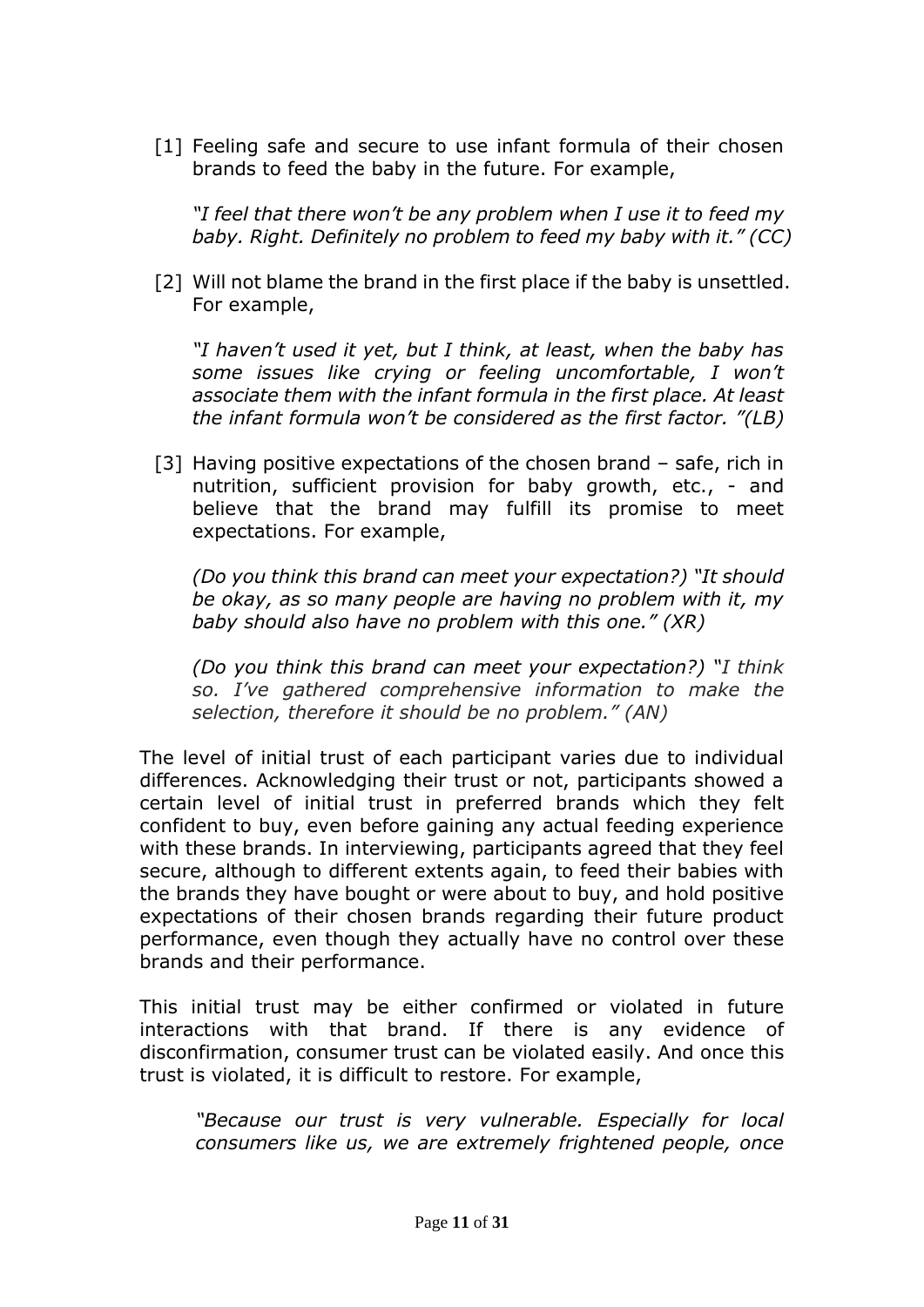*bitten twice shy. Once it has a problem, we don't dare (trust) again." (MIN)*

*"But if the infant formula has such a problem, it must be malicious, because it may cause severe consequences. … I can't imagine any accidents that could be called an accident under such a strict standard. …No accidents are allowed." (XM)*

*"I don't think I will trust again after such a serious incident, as there are just a few years for a baby to have baby formula. So I think I can't afford to take the risk." (IW)*

Notably, participants' initial trust was basically found in foreign brands only. Most of the participants never considered or even paid any attention to domestic brands at all, let alone dared to feed with domestic brands. Participants are not willing to be vulnerable to domestic brands, or in other words, not willing to take the risk of feeding with domestic brands, those brands they do not trust.

## **Consumer Trust Building Based on Brands**

According to the conceptualisation of brand trust, brand reliability and brand intentions (Delgado-Ballester et al., 2003) are the two important components based on which consumer trust may develop. To place trust in a brand, consumers have to evaluate whether brand has ability and competence to fulfill its promise, and whether this brand's behaviour is guided or motivated by favorable and positive intentions towards the consumers' welfare and interest in situations entailing risk.

Participants have strong functional needs of infant formula, so all of them concerned very much about the reliability perspective of infant formula brands, which has been demonstrated by their description of a brand that they may trust. For example,

*"Its production, including its nutritional content, is safe, and regulated. Including its manufacturing and processing, which shall also be trustworthy and true. Everyone can drink it and feel secure to drink it." (PP)*

*"How can you win my trust if you can't even reach the quality standard? This is the most fundamental." (WJ)*

*"The most important thing for a baby formula brand to gain my trust, is its reputation and safety." (LIN)*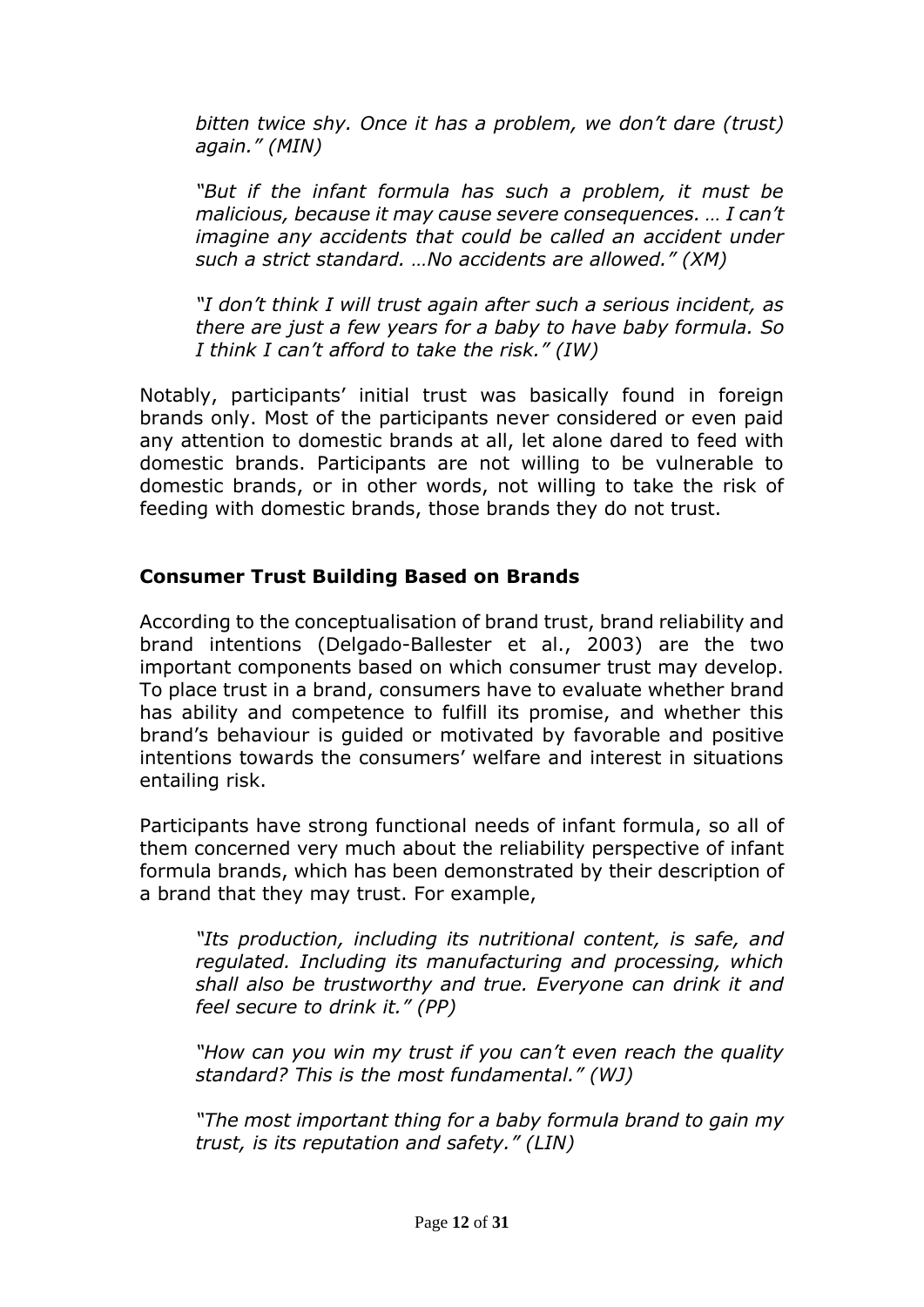*"It must be professional in milk powder producing, especially baby formula milk powder. The baby formula produced by this brand can provide comprehensive nutrition, be close to breastmilk, and must be comprehensive in all sorts of nutrition." (YI)*

However, it is difficult for a brand by itself to claim its reliability to target consumers for trust building when consumers lack primary experiences with the brand. Brands may initiative promotion campaigns to attract consumers, but most participants claimed that they would not be affected by advertisements. On the contrary, they valued a brand of "not having incidents in the past" and viewed "not being involved in negative news" as the proof of brand reliability.

*"From a consumer's perspective, the best one is the one without any negative news." (IW)*

*"And the brand should hold a good brand image, say, at least it's free from negative coverage for many recent years…. In the first place, I think, good quality means no negative publication/reports rather than recommended by many people." (WW)*

*"Then I checked whether these brands had negative reviews, that is, whether they got any incidents in the past." (XM)*

Nevertheless, from the perspective of participants, they still have no direct interaction with any specific brands, therefore, "having no past incidents" can be viewed as a reflection of a brand's positive interactions with its existing and past consumers. By this criterion, it is understandable that domestic infant formula brands were not considered trustworthy for all participants, due to past infant formula contaminations in China.

Brand intention was not as frequently mentioned as brand reliability when participants were describing a trusting brand, yet it is indispensable for trusting relationships, as it represents the belief that the brand will not take advantage of the consumers when unexpected problems arise during consumption practice. For example,

*"When I encounter any problem, I won't be worried that they may escape from their responsibility. I just feel very secure." (YI)*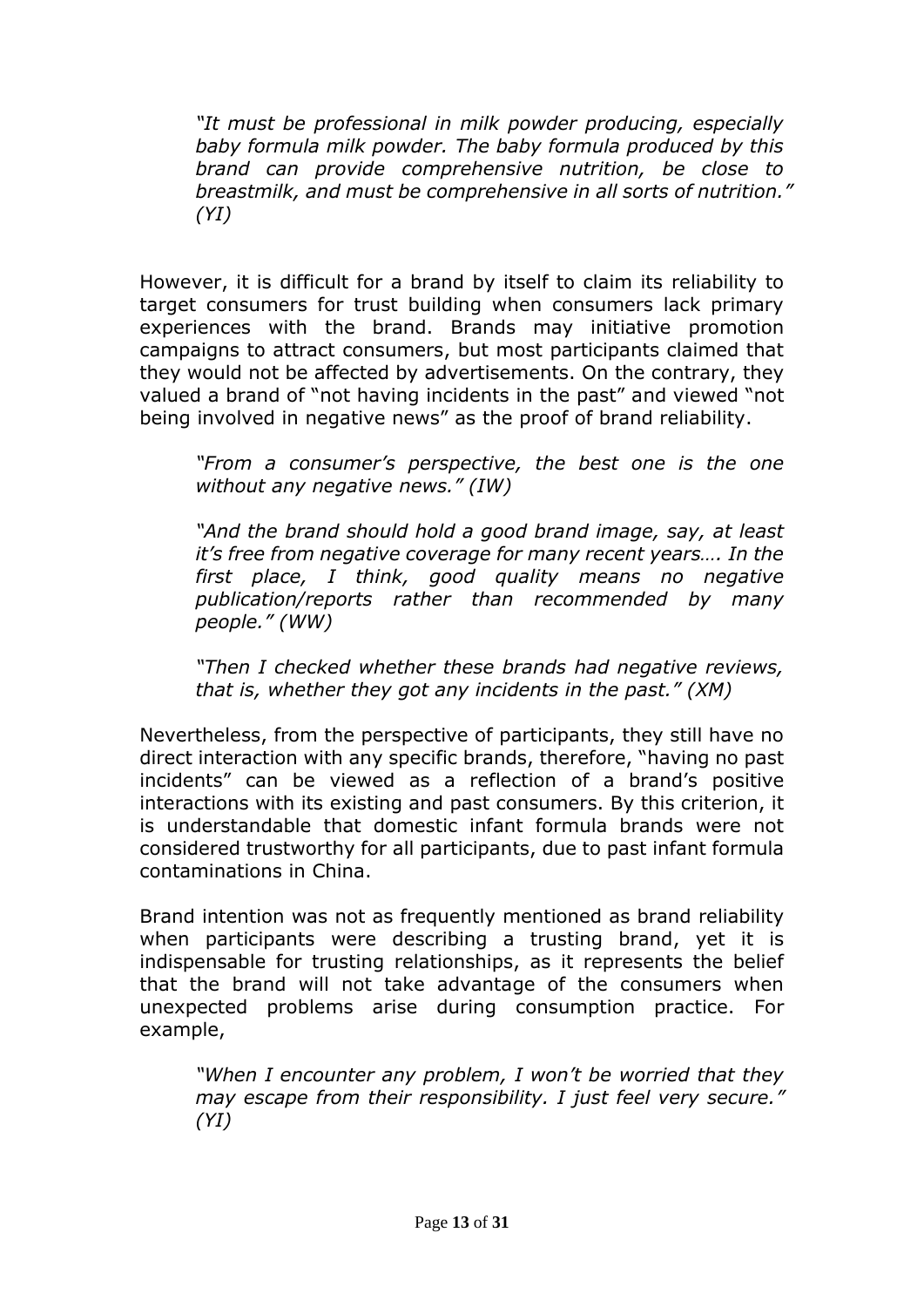*Companies in foreign countries may have more sense of responsibility. In China, I think they are not responsible at all. If they have any sense of responsibility, would there be incidents exposed from time to time? (CL)*

*"It should be responsible to kids and babies. It must have a sense of responsibility… Truly, because foreign countries have stronger corporate responsibility than their Chinese counterparts." (HL)*

In the cases of negative encounters, brand intentions mean a lot to participants' perception of a brand. For example,

*"And, in fact, for a company, it's impossible to be free from any problems forever. But once there is a problem, they will have better solutions, or they can fix the problem for you. For example, when something goes wrong, they may admit and recall those products, then you feel actually the whole process is pretty secure." (BB)*

*"Domestic ones, I think, may try to shirk their responsibility in the first place, once there is an incident. But foreign ones, most of them will take the responsibility and make efforts to compensate and make up their mistakes." (WJ)*

Brand reliability and brand intention are undoubtedly fundamental in building consumer trust in the brand. However, since infant formula consumption is of high perceived risk and high involvement, the mere interaction between participants and infant formula brands is not strong enough for them to be willing to engage in the exchange. Therefore, it is natural for participants to seek external assistance to evaluate the trustworthiness of potential brands. The following two findings illustrate how participants draw on wider information sources and social relations to their initial trust-building.

## **Word-of-Mouth, Interpersonal Relationships, and Consumer Trust Building**

As first-time pregnant women, most participants had no actual bottle feeding with any infant formula brands, therefore, they had no direct experience with any brand when they bought their first infant formula product before giving birth. It is common practice for participants to consult other more experienced mothers for suggestions when choosing infant formula brands.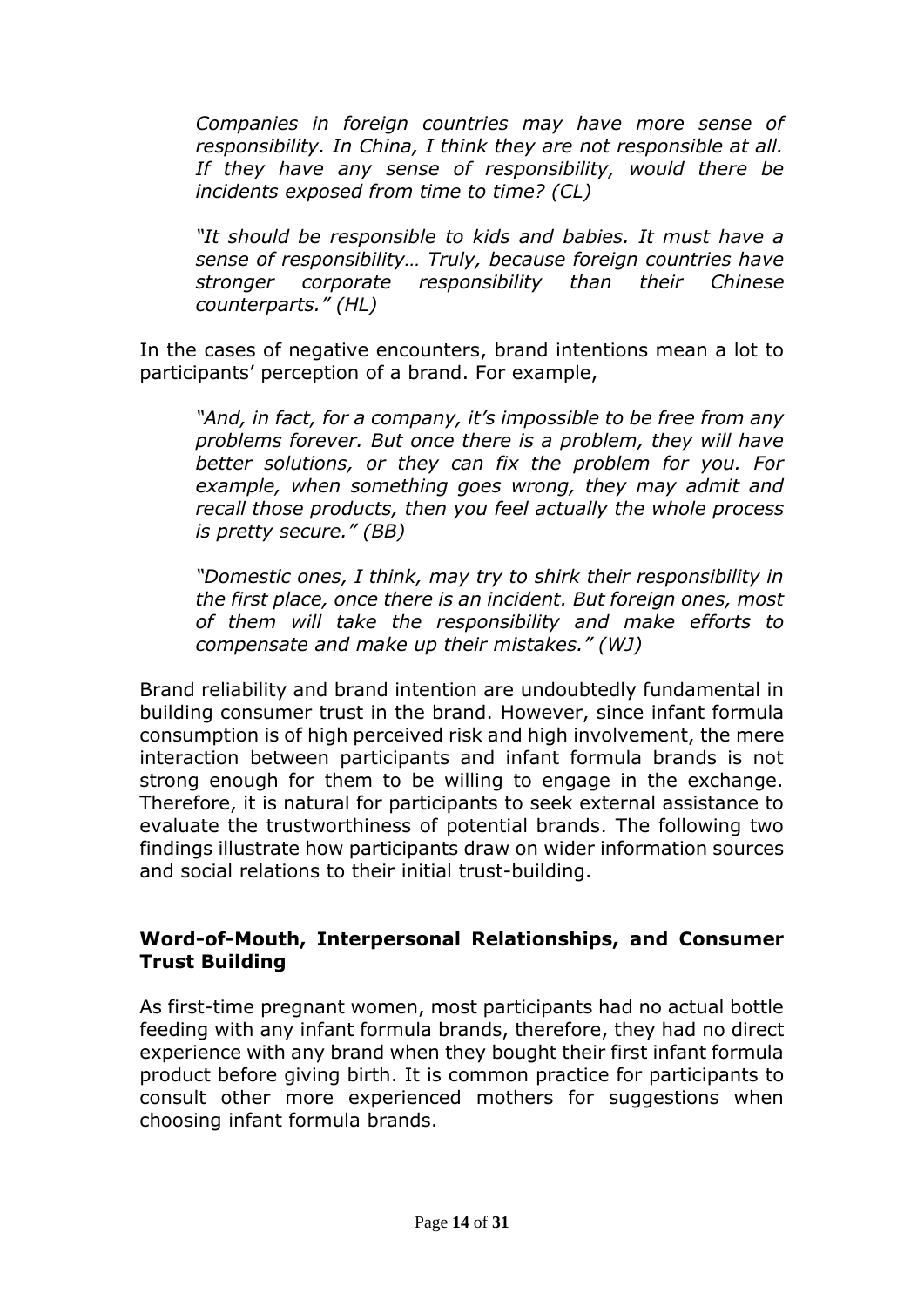The process of one consulting another is actually a process of WOM communication, the verbal communication related to a certain brand, product, or service among individuals (Arndt, 1967). WOM has been viewed as an antecedent of consumer trust in some studies (e.g., Awad & Ragowsky, 2008), as well as a consequence of consumer trust in other studies (e.g., Ranaweera & Prabhu, 2003). Nevertheless, WOM relies on social interactions between individuals.

Almost all participants have been affected by WOM, to various level. Some of them solely relied on WOM, for example,

*"I completely follow other people's voices. It's all about how others speak of it. I would just ask them, have you had a baby? Which brand are you feeding baby? How's it? And people would tell you this and that of it. Then you may think, well, this brand sounds good." (HL)*

*"It's mainly the influence of my colleagues, as I didn't do other investigation, not even checking anything." (SU)*

*"Just bought what they have recommended. … It seems that I've done nothing except for word of mouth from my friends. …I would just follow others, those experienced mothers. …Anyway, I will only buy what they have already tried and use. Since they have used it, I think it should be no problem." (ZH)*

More commonly, the majority of participants utilised WOM as one of the most important information sources and quality cues of a certain brand. For example,

*"Then secondly, some friends of mine - not necessarily 100% or the majority of them - have recommended it to me. … But I seldom ask people who I don't know well. I may ask my workmates, as many of them have just become new mothers in the last one or two years." (WW)*

*"I didn't do much selection actually. Basically I referred to the internet and other friends to learn about what other babies are given." (XM)*

*"Then I started to listen to my colleagues' advice. And it's much more convenient. It could be really tiring if I did the comparison for each one. … At the end I collected the advice from my colleagues and just did a comparison among these several brands, which was more targeted." (MO)*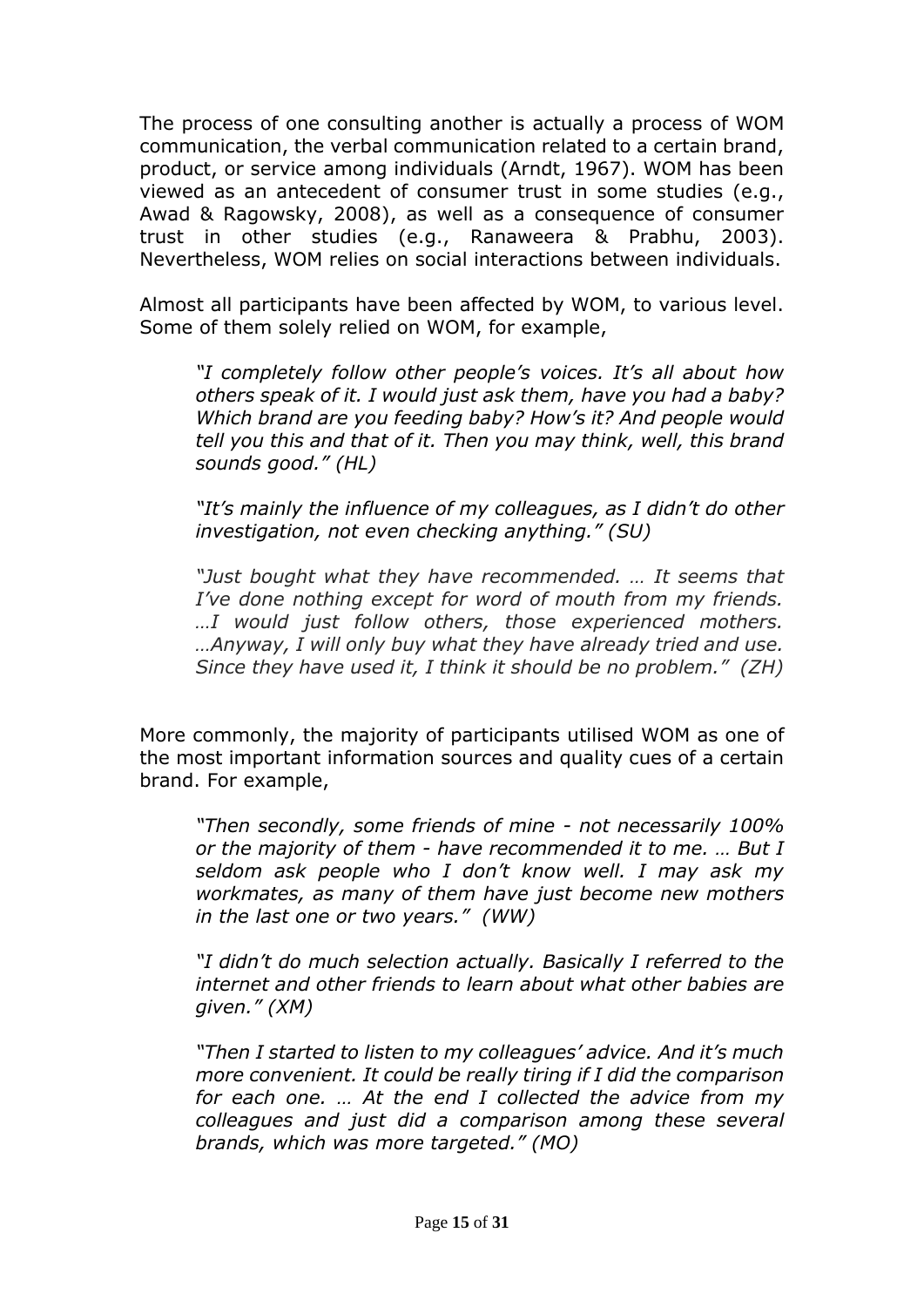And a few of them did not take WOM as the most important assistance when choosing infant formula brands. For example,

*"I think it would be my own knowledge learned on the internet. It may be one of my own habits, probably due to my science background, and some experience with the gaming industry, I like to do analysis with comparison. ...So I'm relatively confident in my own ability to make good choices… in this regard, as long as I and my husband are agreed with each other, our opinion weights 80% and others' opinion weights 20%. That is, our own views will weight heavier. Other people's opinions don't affect us too much." (XY)*

*They gave me lots of instructions, but I didn't pay much attention. I just had a look at it, and didn't notice much about where they bought baby formula. So I picked one randomly, Nutrilon, that's it. I can't recall what was the brand that they bought among those brands. Well, it doesn't matter, just get Nutrilon and it would be fine. (ZZ)*

Interestingly, only one of these participants has consulted professionals like doctors regarding choosing infant formula. According to national breastfeeding promotion initiatives, it is true that doctors shall encourage breastfeeding and they are not allowed to recommend any specific infant formula brands to mothers, yet it seems that participants were more used to seek for suggestions from acquaintances at the first place.

WOM communication is the way how trust can be transferred from one consumer to a brand through trusting interpersonal relationships. As summarised by Doney, Cannon, and Mullen (1998), one of the most important trust building processes is transference process, referring to trust transferred from trustworthy sources (acquaintances or institutions) to brands with which the consumers have no first-hand experience. According to the transference process of trust building, participants may trust a person of their own interpersonal relationships, and then transfer their trust to brands recommended by this trusted person. For example,

*"I referred to several friends around me, with whom I'm quite familiar. They shared with me very detailed experience, so that I didn't have to bother too much. Yup. They recommended, and I decided to give it a go. … I have a sense of trust in them (friends) as we have a close relationship. (IW)*

*"About the selection of brands, I mainly refer to the brands that my colleagues are using, via word of mouth. … Again, it's by*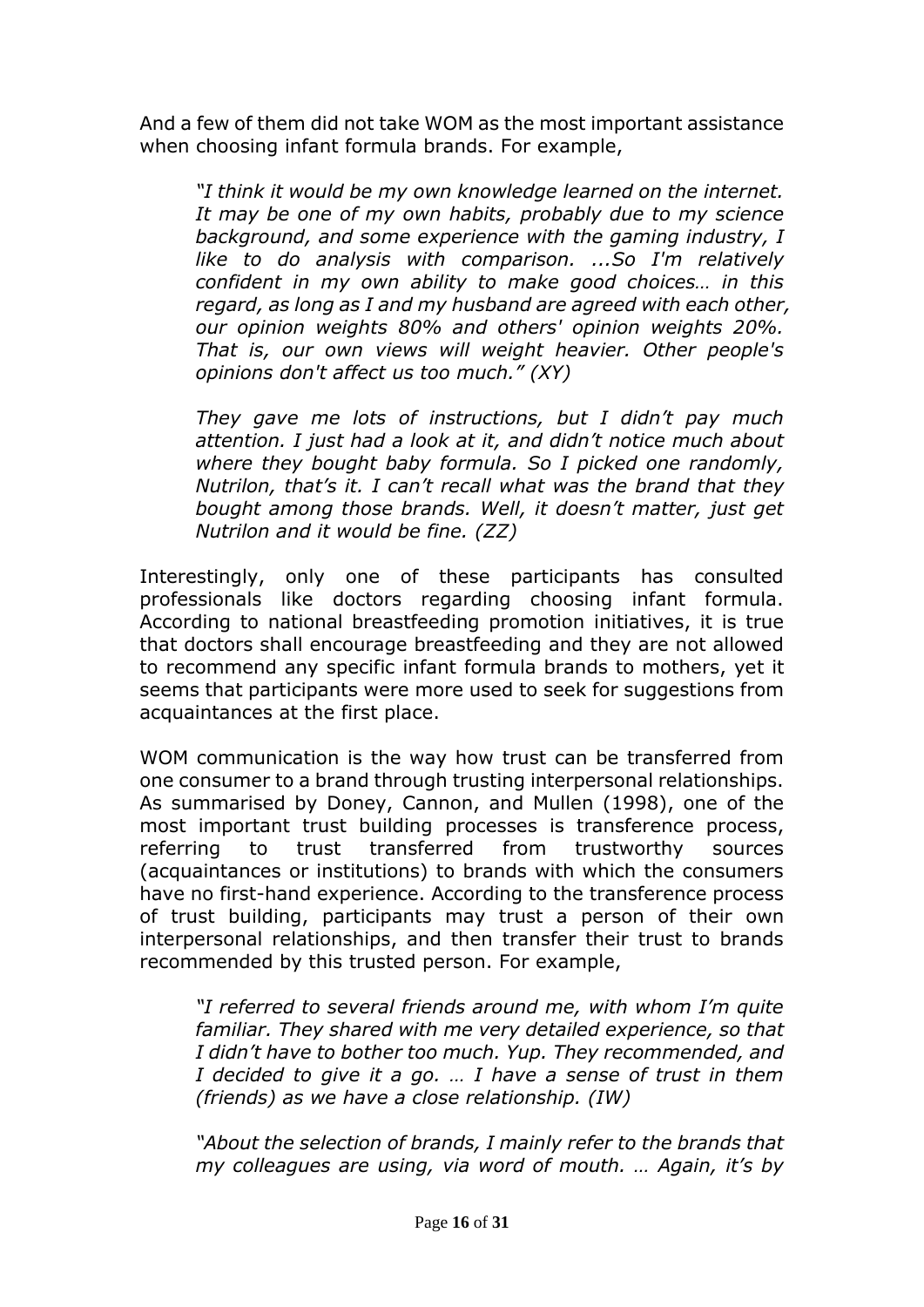*word of mouth. I may not believe the example of only one baby, neither may I believe the examples of two babies, yet basically there are about 10 colleagues feeding with these two brands." (LIN)*

In this case, experienced mothers served as actual examples to demonstrate the reliability of a brand. Experienced acquaintances, known and familiar to participants, are trusted sources of WOM regarding infant formula brands, as participants believed that these acquaintances are more knowledgeable about infant formula brands, and would not take advantage of the participants. But WOM of strangers on the open online forums and shopping sites would be viewed as suspicious, as participants have no proof of the strangers' motivations and credibility of their recommendations. For example,

*"On the internet, some may be advertising messages and you can't tell whether they are true of false. If I ask people who I don't know, perhaps they could be purchasing agents of that brand, or a representative of that brand, so when they give you suggestions, it may be a kind of advertising or promoting. So I think I'd better ask relatives and friends whom I know, which make me feel more secure." (YI)*

*"For information on the internet, on the one hand, there are more personal comments, which are hard to distinguish; on the other hand, it's possible that many positive comments on a specific brand were made by the "internet water army" to promote that brand." (IW)*

Based on interpersonal relationships, the third party's accumulated interactions and information about the brands are able to function as evidence of a brand's reliability for inexperienced consumers to build trust in that brand via WOM.

The content of WOM mainly concerns the nutritional elements of the product, flavours, tastes, physical attributes of the milk powder, and whether it is easy to accept by the baby, etc. Therefore, it strongly links to the reliability aspect of an infant formula brand.

## **Country-of-Origin, Social Institutions, and Consumer Trust Building**

Prior research suggests that country-of-origin (COO), as an important extrinsic cue for inferring product quality, is a remedy for risk reduction (Cordell, 1992). Different from the specific functional attribute of a product, COO is usually related to a consumer's general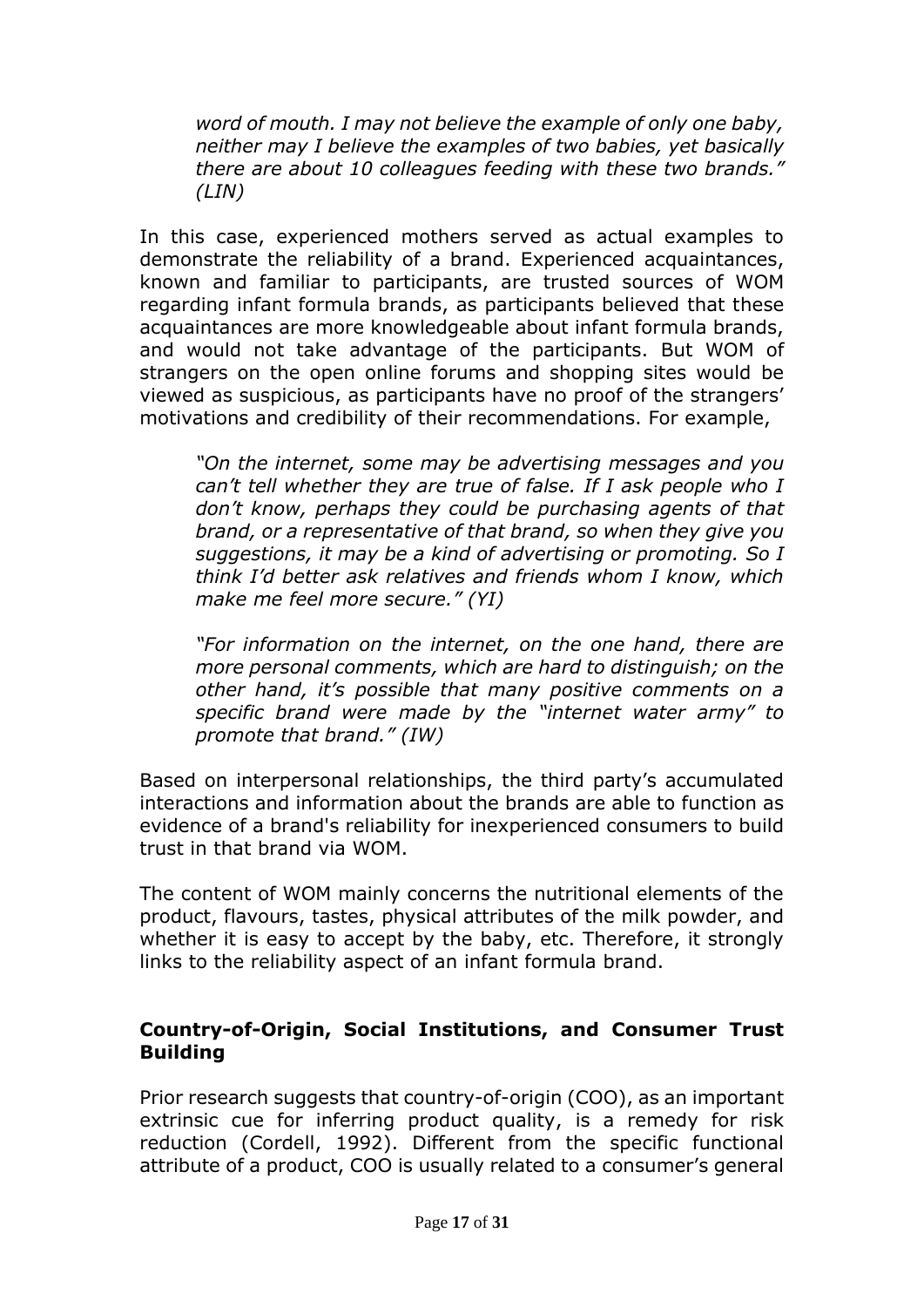perception about the quality of products made in a particular country and the nature of people from that country. As modern food systems are more and more globalised and complicated nowadays, it is common that a brand of one country may include raw materials from another country, have its products manufactured in a third country, and have its products sold in the fourth country. It is the same case with infant formula brands. Here we include all these variations of COO into the overall COO of a brand.

COO of an infant formula brand, including the place of production, was frequently mentioned by participants when reasoning why they trusted a certain infant formula brand. Participants' perception of the country-of-origin of different infant formula brands mainly influences initial trust-building in four ways.

[1] Participants' perceptions of a foreign country's structural systems (regulations, standards, laws, policies, authorities, institutions, etc.) contribute to participants' perceived reliability of brands of that country, and participants believe that these systems will prevent brands and companies of that country from taking advantages of consumers to make profits. For example:

*"I think either Japan or Korea, in Asia, Japan and Korea relatively have better protection of baby products, so I kind of trust them. …and I learned that Japan as a country has a good regulation over its food products.…And NZ has very strict requirements of baby formula. It has been doing well in protecting its babies and women. So I trust the policy of this country, and another one, I trust that the policy will regulate companies. … Therefore, truly trusting this company may be mainly because of the trust in the policy of this country, as it indeed pays attention to protecting its babies. Foreign countries care for women and babies relatively well." (MG)*

[2] Participants' perceptions of a country's level of economic development and technological improvements contribute to participants' perceived reliability (e.g., advanced in product technology and innovation) of brands of that country. For example:

*"Foreign countries have more advanced technology." (XR)*

*"For those well-developed countries, they might have endured and gone through this stage and therefore, their management and regulation system would be more sound than ours." (MO)*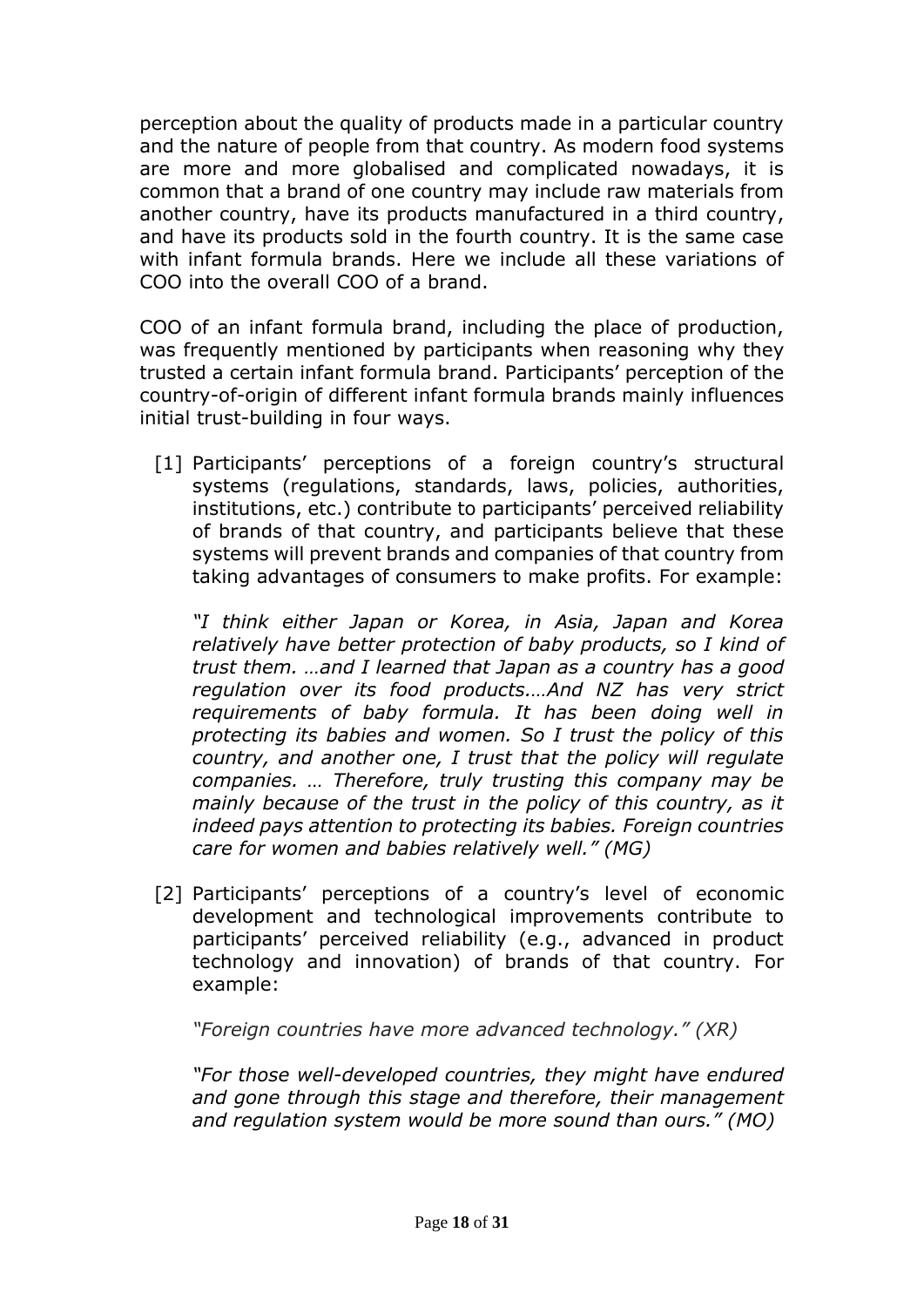[3] Participants' perceptions of a country's social-cultural norms and values contribute to participants' perceived reliability (e.g., care about details) and intention (e.g., being more responsible and conscientious) of brands of that country. For example:

*"I think Japanese are very rigorous, and they do things in detail, very rigorous and up to the standard. …I have to admit that their products are better than Chinese products. …You say Japanese baby formula is not good? Don't you see their own Japanese babies are feeding with Japanese baby formula?" (HL)*

*"Personally I believe that Japan and Germany people both have a very rigorous spirit and they strictly follow the standards. … Then you got to learn about the rigor of Germans in their life, work, and other aspects. German handicraft and other things are well recognized over the world. And for Japanese, their rigor in the attitudes towards work is indeed worthy of my admiration." (ZZ)*

[4] Perceptions of a country's natural environment contribute to participants' perceived reliability of brands of that country. For example:

*"I feel that they have better pastures and environments, consequently better milk." (ZH)*

*"I also think Australian infant formula shall be good, because the environment is pretty good there. And NZ milk seems pretty authentic as well." (RU)*

The above perceptions of the COO of infant formula brands can also be grouped into two categories according to their influences in trust building. The first category is perceptions of specific social institutional factors, like regulation systems, food safety standards, environment protections, etc. This group of perceptions helps participants to confirm the reliability of brands; the second category is perceptions of invisible social-cultural factors, like cultural traditions, national characters, values, etc. The second group of perceptions helps participants to confirm the intentions of brands.

As mentioned before, trust can be transferred from trustworthy sources to brands, and WOM is the mechanism by which trust can be transferred in interpersonal relationships. Similarly, participants' trust in a certain brand can be transferred from their trust in the country where this brand is from. And the influences of COO on consumer trust building is mainly based on participants' trust in the social institutions of a country.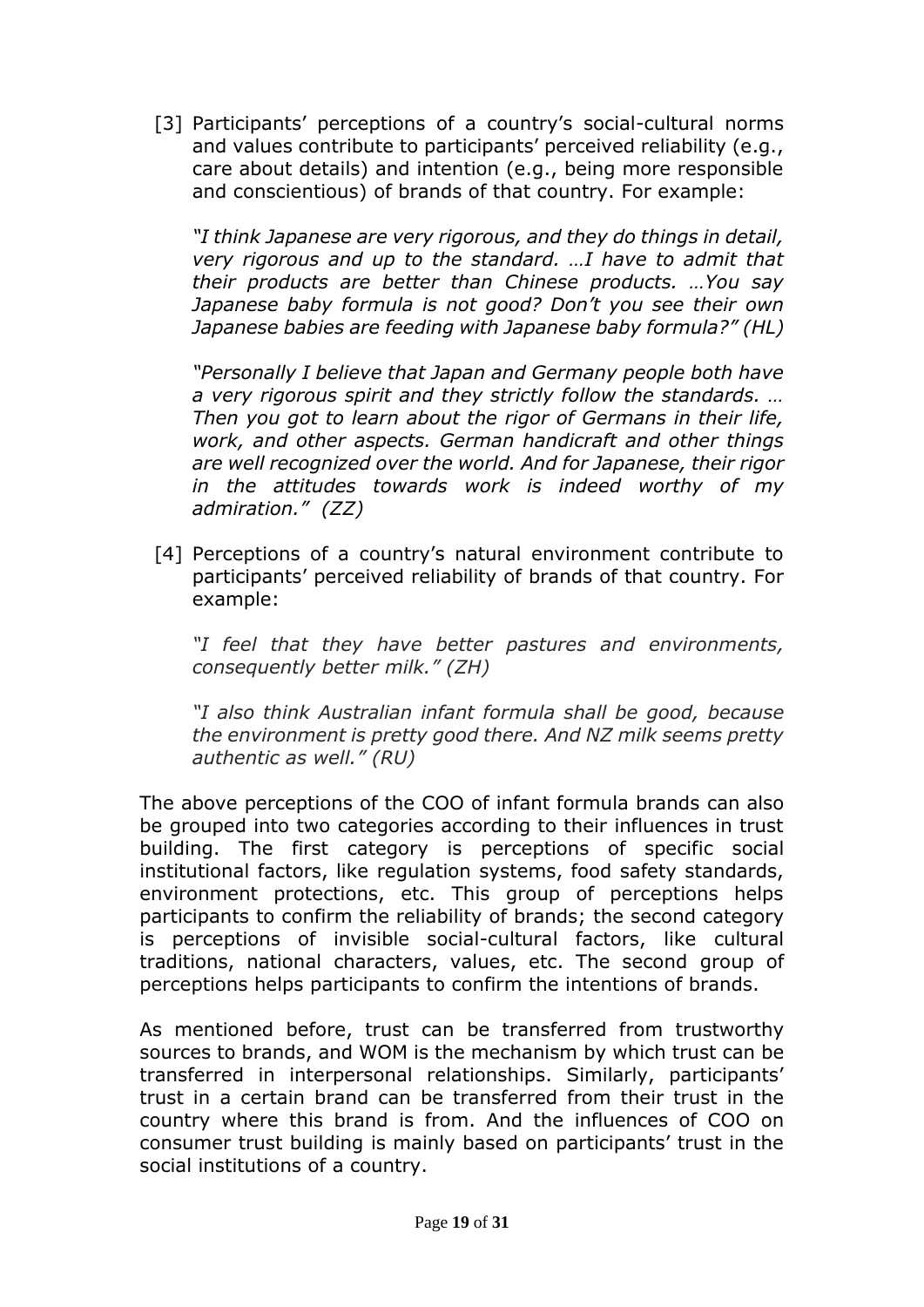Institutional trust, also recognised as social trust or system trust, means that one believes the necessary impersonal structures are in place to enable one to act in anticipation of a successful future endeavour (McKnight et al., 1998; Zucker, 1986). These structures include regulations, guarantees, certifications, and legal recourse, etc., in given social contexts. For participants, regulations of authorities play a crucial role as an ultimate guarantee of brand reliability. For example,

*"Companies are profit-driven, so they are keen to gain more profit as long as there is still profit available. If the regulation and control is weak in foreign countries, they may end up with the same circumstances." (LB)*

And this explains why many participants pursue infant formula from overseas. As their trust in a brand is heavily based on their trust in the country where this brand is from and where its products are manufactured, while a country which they don't trust is involved, they may develop distrust towards that product or that brand. For example,

*"As long as China is involved, or if it's a Sino-foreign joint venture, I feel there are some compromises. Perhaps this is my prejudice on our own Chinese people. … If they are involved, they may focus more on the profit rather than the value of the product. But foreigners are simpler and focus more on building up the brand rather than only pursuing profit. So if I'm to buy something among the joint-venture product and the solely foreign-own product, I definitely will have the authentic one, which is not likely to have any unapproved items inside." (WJ)*

*"I know some brands are using imported milk powder and repackaged in China, which means these products have gone through reprocessing and repacking. I just think that as long as China is involved in any part of the process, there will be a danger." (AN)*

*"I think they are completely different things sold in China and in foreign countries…. So after entering into China, no matter what the brands are, they may lower the requirement of themselves to meet the great demand and needs of the Chinese. Because the amount is so great that they have to lower the cost and quality to feed this amount." (SY)*

Notably, COO of a brand plays a significant role in building consumer trust, influencing participants' perceptions of brand reliability and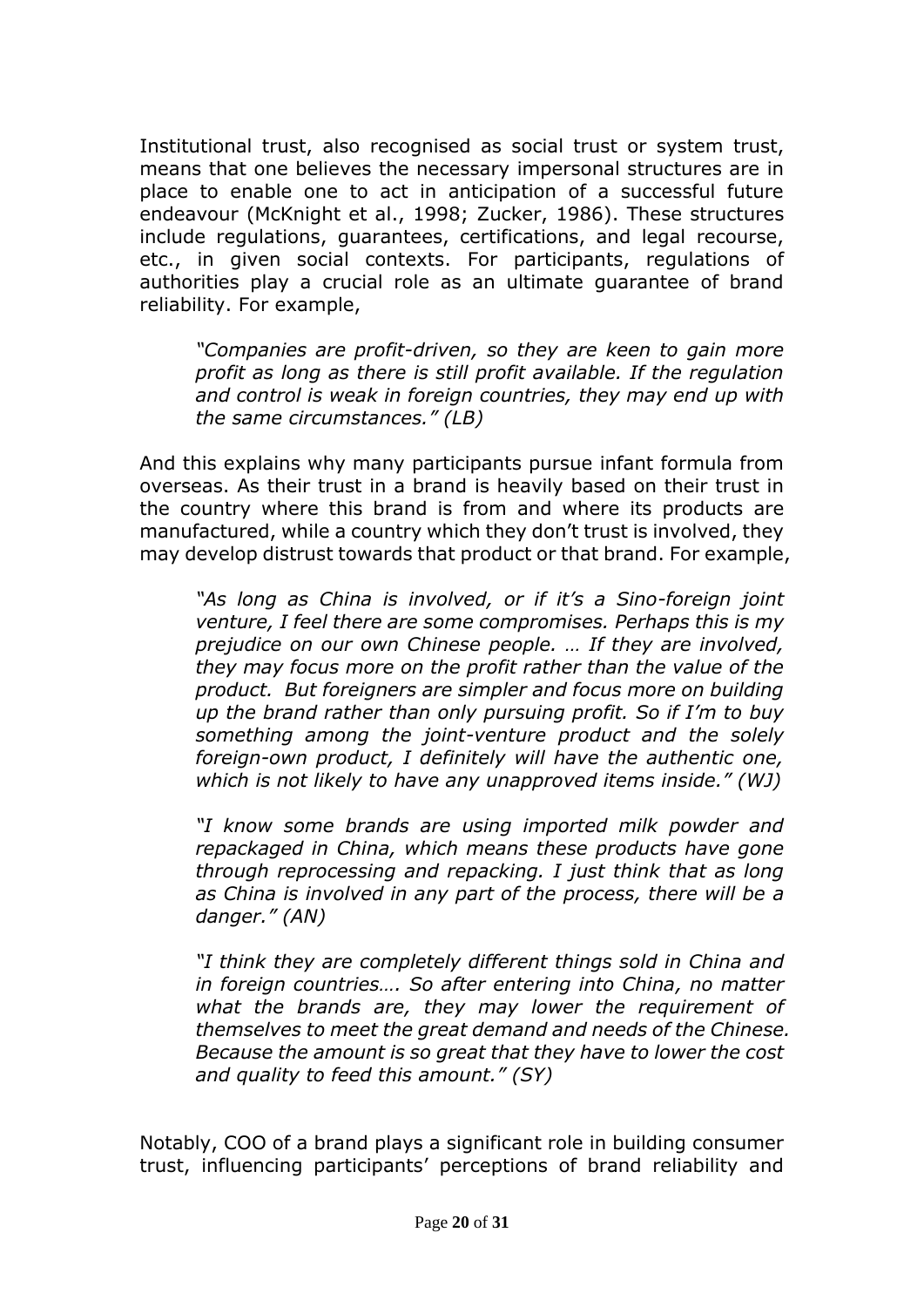brand intentions simultaneously. However, participants' perceptions regarding a brand and its COO are not necessarily correct, and participants may build trust and make decisions based on wrong connections of a brand and its COO. Another fact is that, participants do not necessarily have to live in a country to form their perceptions of a country. Nevertheless, the mechanism of how COO works on consumer trust building will not impacted by these wrong connections or subjectively biased perceptions.

## **Other Social Actors and Consumer Trust Building**

Apart from personal experiences and knowledge, WOM communication with acquaintances, and evaluations of COO of the brand, participants also sought for extra information via broader social groups and sources, including reviews from online shopping sites, media news (especially negative reviews), and social groups like online mothers' groups and parenting forums. For examples,

*"I added many mothers' groups in which there are mothers of the same stage of pregnancy or in the same city with me. Then*  mothers in the group will discuss topics like "what infant" *formula do you buy for your baby" or "what diapers do you buy for your baby". … I believe it (information from these groups) pretty much. I'm very young in this group, because I haven't delivered the baby while most of them have already given birth. So I'll keep their words in mind. I won't take it as my only consideration, but I will listen and take them into account as references." (SI)*

*"I do (search on the internet). But I wouldn't arbitrarily say it's negatively reported when I got any single negative result from the search engine. I won't. At least formal news websites, like Tencent, Sina, Sohu, or IFENG (all of these are websites of popular news media in China}, never expose any negative reports of this infant formula regarding its product quality." (WW)*

*"Either the official sites of those brands or sites like GOU.com to see the sales of different brands. I would pay attention to those brands that are popular among many mothers." (XR)*

*"Search by the key words, using Baidu searching engine, then you get the reviews on it from major online forums." (LB)*

These actors and information sources are not as important as acquiesces and COO perceptions, because some of the information is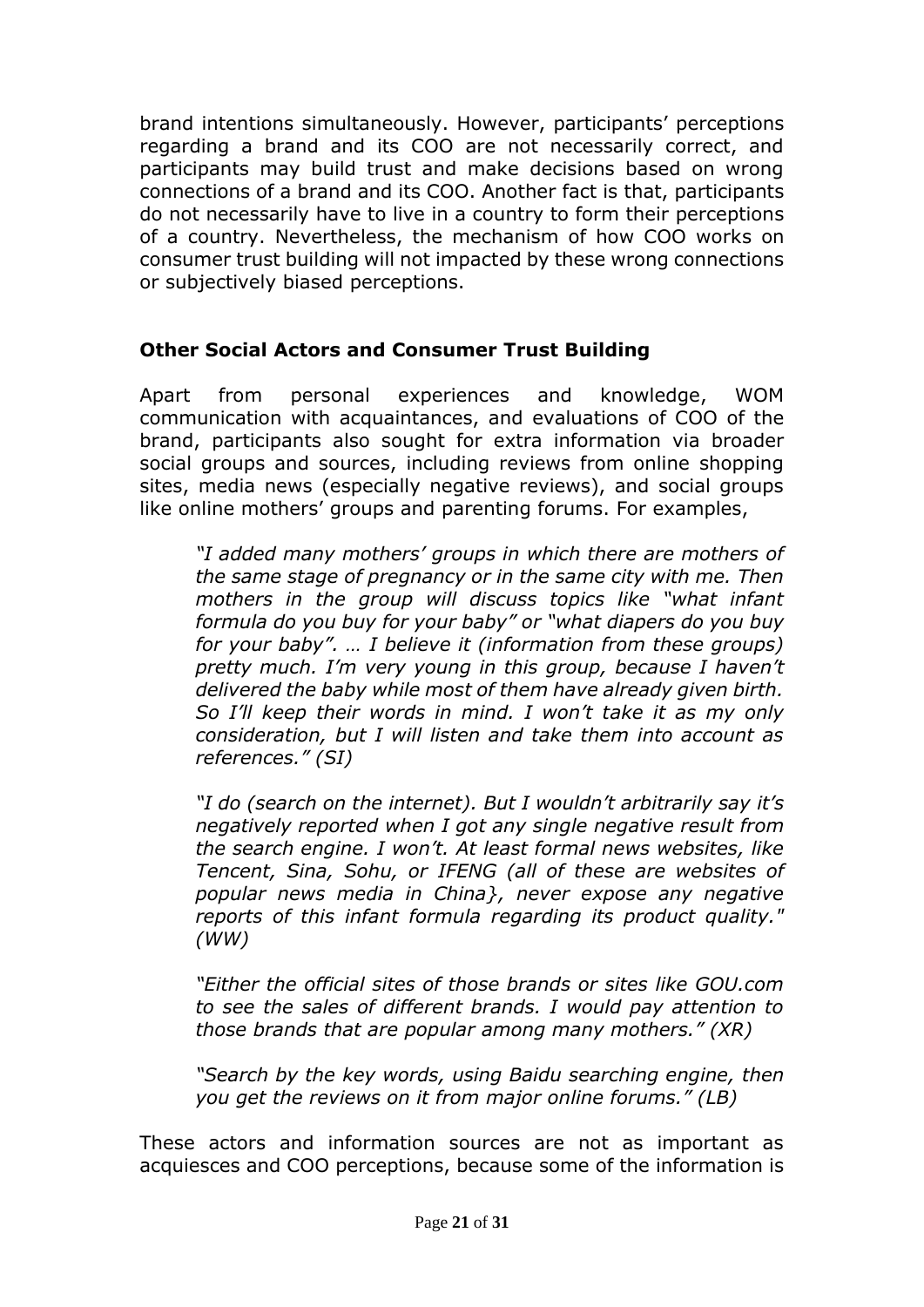provided by strangers or unfamiliar actors. Participants have to distinguish which is credible and which is not. But still it's common practices for participants to join some mothers' groups, and search for information on the internet, e.g., searching for consumer reviews on brands of interests, searching for news reports regarding brands of interests, and other general information regarding how to choose infant formula brands, etc. This kind of information creates a general profile of the brand of interests, and matches up this brand profile with personal knowledge, WOM from acquaintances, and perceptions of the COO of a brand for participants to further evaluate the trustworthiness of a brand.

# **CONCLUSION AND DISCUSSION**

#### **Actors Involved in Consumer Trust Building in the Brand**

In exchange relationships, trust functions as a lubricant (Gambetta, 1988), as well as a social complexity-reducing mechanism (Luhmann, 1979). Infant formula is a product that most consumers don't have professional knowledge of. Meanwhile, the complexity of infant formula manufacturing process, from the farm to the table, makes it uncontrollable or non-transparent to consumers, which may bring in even more uncertainty to consumers. In this regard, the process of trust building can also be understood as the process of decreasing uncertainty via accessible resources. Based on the empirical findings addressed above, it is clear that in addition to the interaction between the consumer and the brand, external social actors are also involved in the process of uncertainty reduction and consumer trust building.



Figure 1: An Integrated Model of Consumer-Brand Trusting Relationships

As shown in Figure 1, consumer trust in the brand is essentially the trusting relationship between two essential parties, i.e., the consumer and the brand. The party of consumer refers to individuals who may have different dispositions to trust, different levels of perceived risk regarding a given consumption context, and different levels of involvement in that consumption practice. The party of the brand refers to the brand names which represents its products and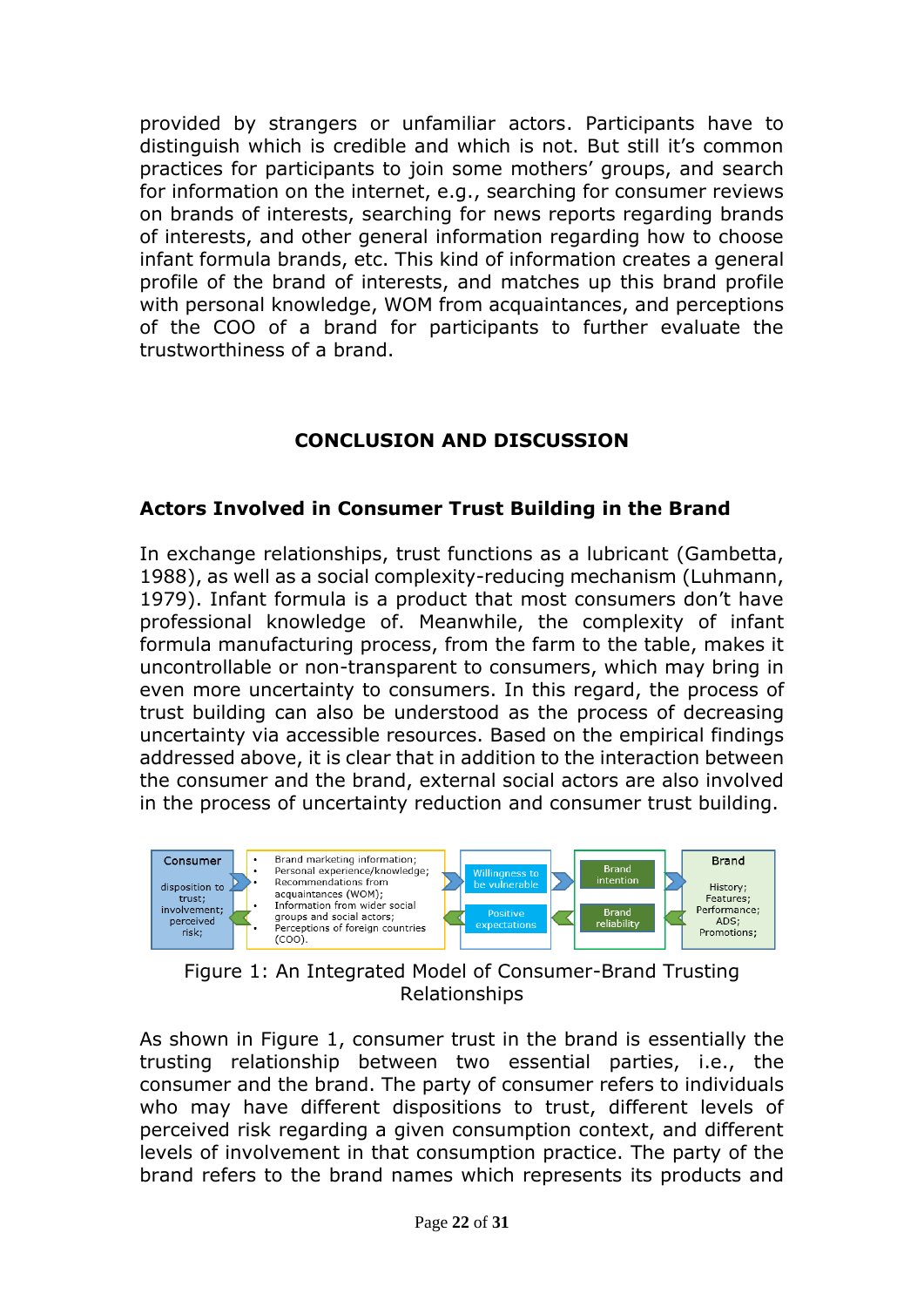associated companies. The brand may demonstrate its trustworthiness through its history, product features and performance, and marketing communications like advertisements and promotions.

Direct interactions between these two trusting parties are weak at the early stage. The consumer may have some personal experience and knowledge about the brand; and the brand may communicate with its consumers via marketing activities. Nevertheless, consumers' dispositions to trust, which are their consistent tendencies to rely on others across various situations developed over the course of lives (Erikson, 1968), still enabled them to develop trust in some infant formula brands, by involving with extrinsic social relations and institutions. Through WOM communication in interpersonal relationships, trust can be transferred from trusted acquaintances to a brand; Through institutional trust in the COO of a brand, consumer trust can be underpinned by the country image perceived by the consumer.

# **The Social Construction of Consumer Trust in the Brand**

Brands, WOM, and COO effect have been separately studied in previous consumer-brand relationships literature, either as antecedents or consequences of consumer trust in the brand. However, little work has incorporated these constructs and examined them simultaneously from a social constructionist perspective. Based on empirical findings, we argue that trust as a social construct not only refers to the relationship between the trusting party and the trusted party, but also to broader social interactions and relations, especially in the initial building of trust, such as inexperienced mothers choosing infant formula brands, as in this case.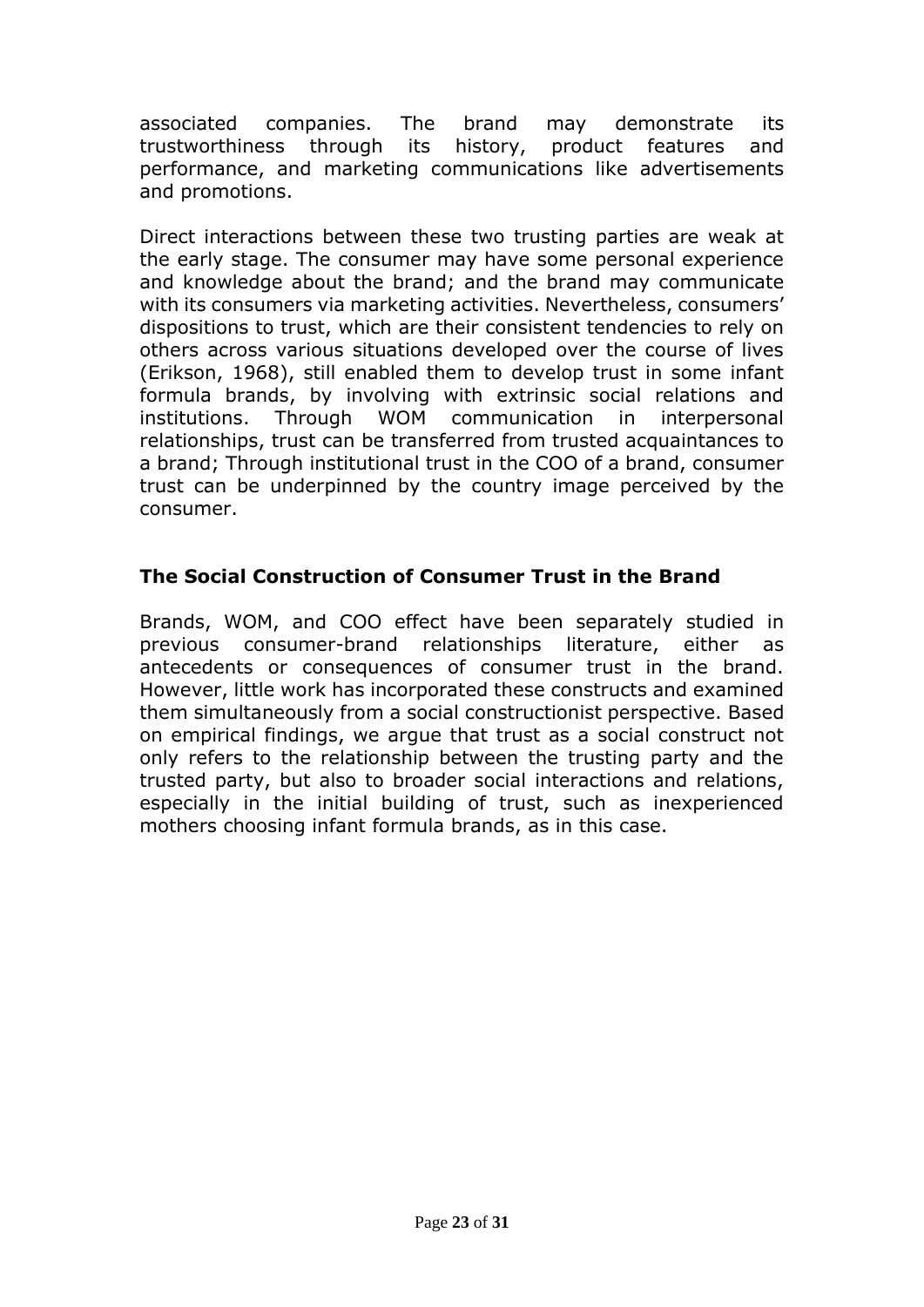

Figure 2: Interrelationships in Building Consumer Trust in the Brand

Figure 2 details how consumers, brands, interpersonal relationships, and social institutions are interacting with each other to develop trust in the brand. The interrelationships between these actors and social relations may become more significant when in the case of high perceived risk and high involvement, or when direct interactions between the consumer and the brand is not sufficient for trust building, as in the context of the current study.

From a sociological point of view (Lewis & Weigert, 1985), interpersonal trust based on interpersonal relationships and institutional trust based on impersonal social structures are the two basic forms of trust in our daily life. Institutional trust as one's belief about the social situations and structures (McKnight & Chervany, 2001), underpins all other trusting relationships in the given social context. As for trust in a specific object, either another person or a brand, it eventually comes down to interpersonal trust. A brand is owned by a company, and a company is owned and run by human beings.

In this terms, interpersonal relationships and social institutions are actually functioning in consumer trust building all the time, in either an overt or covert way. And whether functioning in either overt or covert way, in either strong or weak manner, mainly depends on the nature of each actor and the specific social context.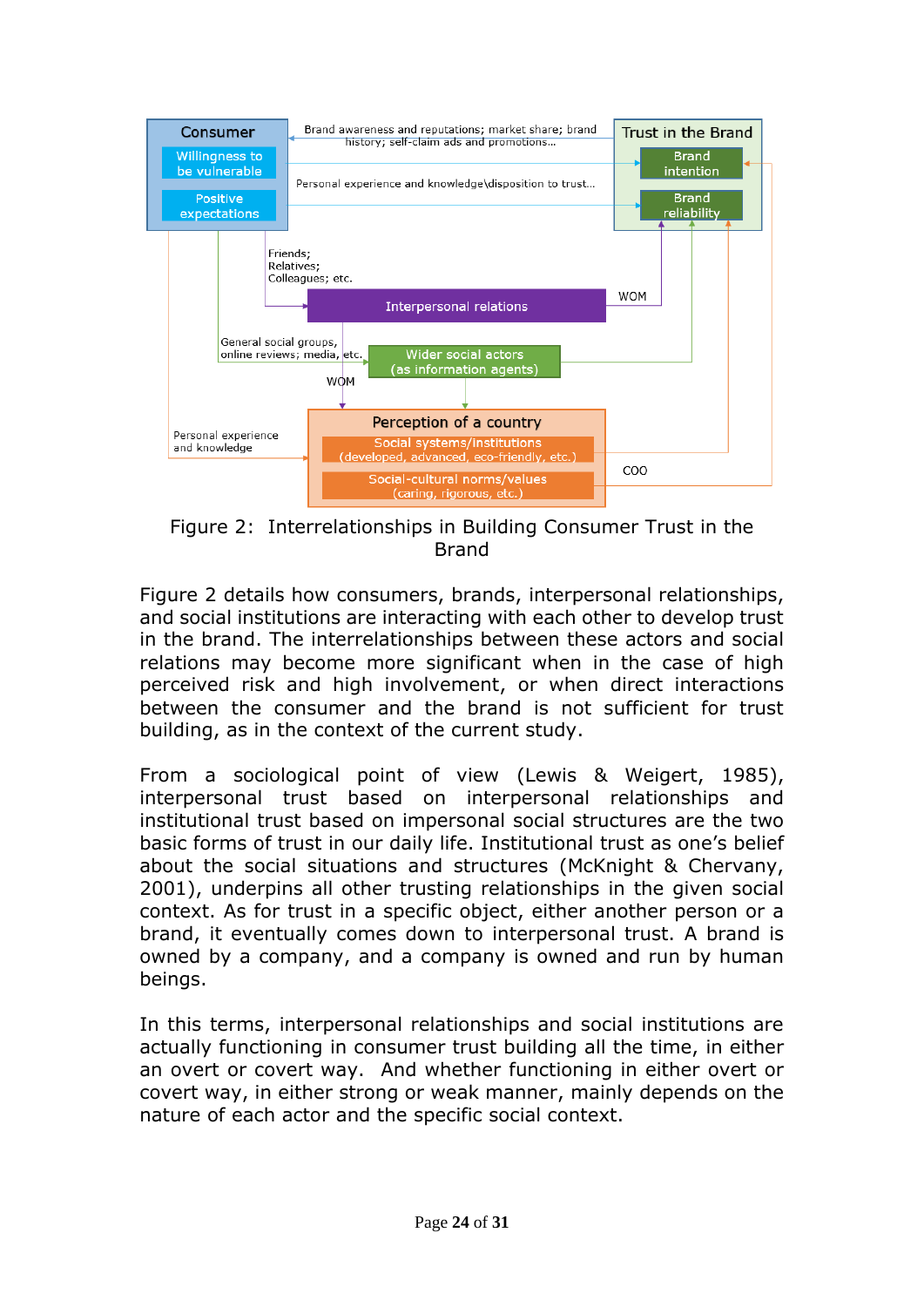## **"The Benefit of Doubt", "Presumption of Guilt", and "The Leap of Faith"**

Empirical findings indicate a strong contrast between Chinese consumers' trust in foreign brands and distrust in domestic brands in infant formula category. Applying Lewis and Weigert's idea that "to trust is to live *as if* certain rationally possible futures will not occur" (1985, p. 969), we may assume that when a consumer trusts a brand, he trusts it *as if* unexpected problems will not occur in the future consumption; when a consumer distrusts a brand, he distrusts it *as if* unexpected problems will occur in the future consumption. The trusting "*as if*" indicates a "benefit of doubt", while the distrusting "*as if*" indicates the "presumption of guilt" of a brand's future performance perceived by the consumer, regardless of the brand's real reliability and brand intention.

From a process approach, Möllering (2001, 2013) suggests that trust in the face of vulnerability and uncertainty is a process of "leap of faith", which is not only a mental process of the trusting party, but also a social process involving the interaction of trustor and trustee with each other and with their social context. The "leap of faith" is a way to bracket out uncertainty and ignorance (Möllering, 2001). When the "leap of faith" take place, the nature of "*as if*" may determine whether the leap succeeds or fails. That is, when a consumer holds a "benefit of doubt" towards a brand, the "leap of faith" may succeed, and trust will be established. Contrarily, if the consumer holds a "presumption of guilt" towards a brand, the "leap of faith" may fail, and trust will not be established.

The social construction of consumers' initial trust in the brand is indeed a process of enabling the "leap of faith". The interactions between all involved actors in Figure 1 ultimately lead how consumers make sense of the direction of "*as if*". If the benefit of doubt outworks the presumption of guilt, and consumers take a trusting "*as if*", then the "leap of faith" will successfully take place, and consumer trust will be the outcome of this successful "leap of faith".

# **CONTRIBUTIONS AND APPLICATIONS**

## **Theoretical Contributions**

Theoretically, this empirical work explores the process of trust building when direct experience and interaction is not readily available between the consumer and the brand, highlighting the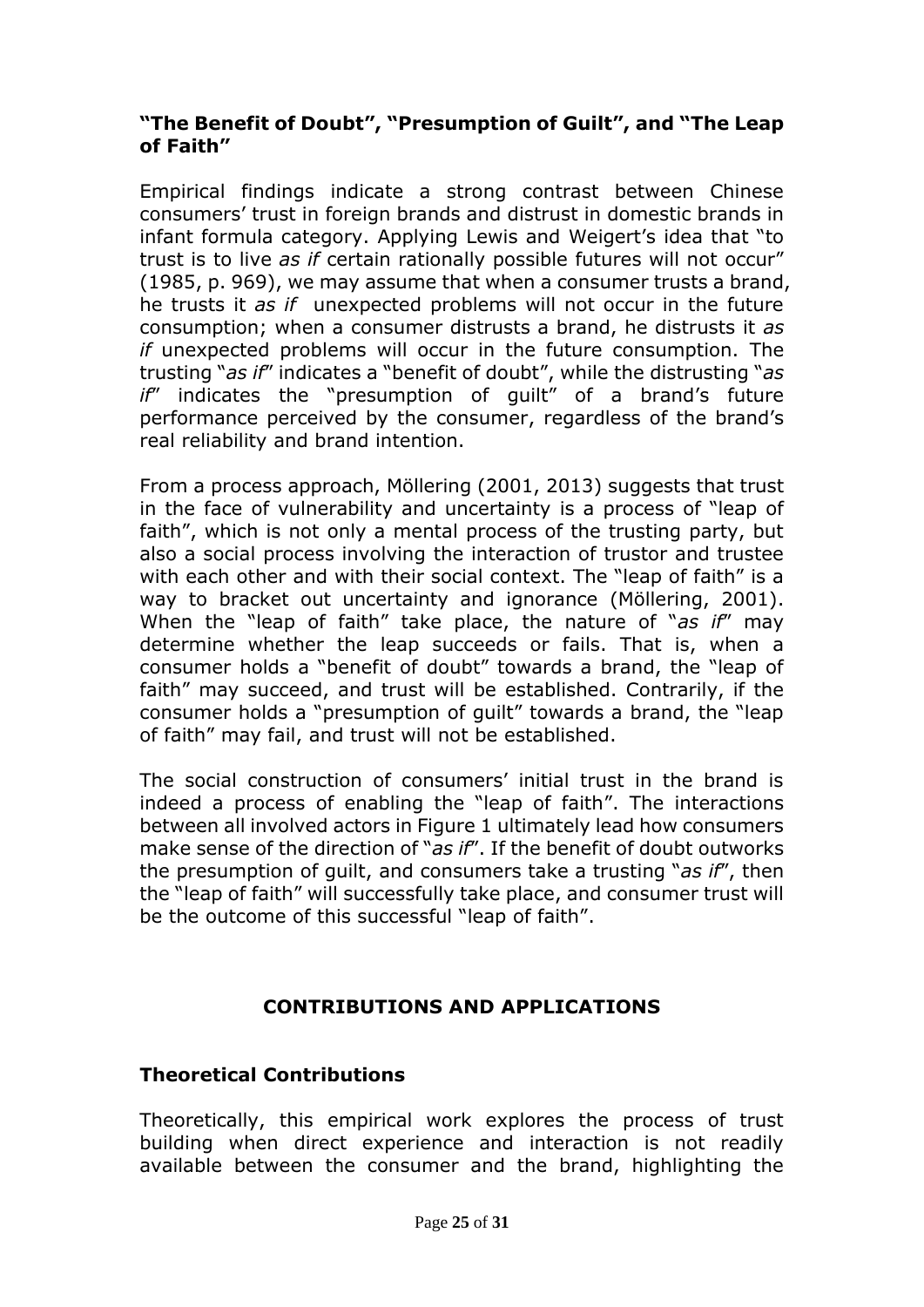interrelationships between consumers, brands, WOM communication between interpersonal relationships, COO effect based on institutional trust, and wider social relations and actors. Findings contribute to consumer-brand theory by expanding knowledge of how consumer trust is socially constructed, by incorporating interpersonal-based and institutional-based trust building, in a high functionally and emotionally involved context.

The application of longitudinal research design and interpretivist qualitative research method make it possible to document consumers' real experience with brands over time, thereby providing novel methodological insights to the study of consumer trust.

# **Managerial Applications**

Findings of this research may also benefit consumer-brand relationship management practices through further understanding of how interpersonal relationships and social institutions may impact the social construction of consumer trust in the brand.

## *Consistent Brand Performance*

No matter how strong the influence of WOM recommendation and COO effect on a brand may be, the exchange takes place between the consumer and the brand, and a excellent product performance which meets the consumer's expectation is the foundation of creating and maintaining trust. When brand performance becomes inconsistent or unstable, the reliability of the brand cannot be predicted, consumer expectation may be disconfirmed, and consumer trust may consequently be violated. When the market competition is severe, trust is hard to rebuild once it is violated, as consumers have many other brand choices, especially for high perceived risk and highinvolvement categories. Therefore, keep a consistent brand performance which meets consumers' expectation is the foundation of gaining consumer trust all the time.

#### *Positive WOM communication*

In a society like China where consumers' trust in social institutions is weak, interpersonal trust plays a more significant role in exchange relationships. Due to the low level of trust in social institutions, consumers tend to protect their own welfare and interests by relying on trusted acquaintances. In the case of building initial consumer trust, the direction of WOM communication is usually from experienced consumers to inexperienced new consumers based on existing interpersonal relationships. It is worth considering for a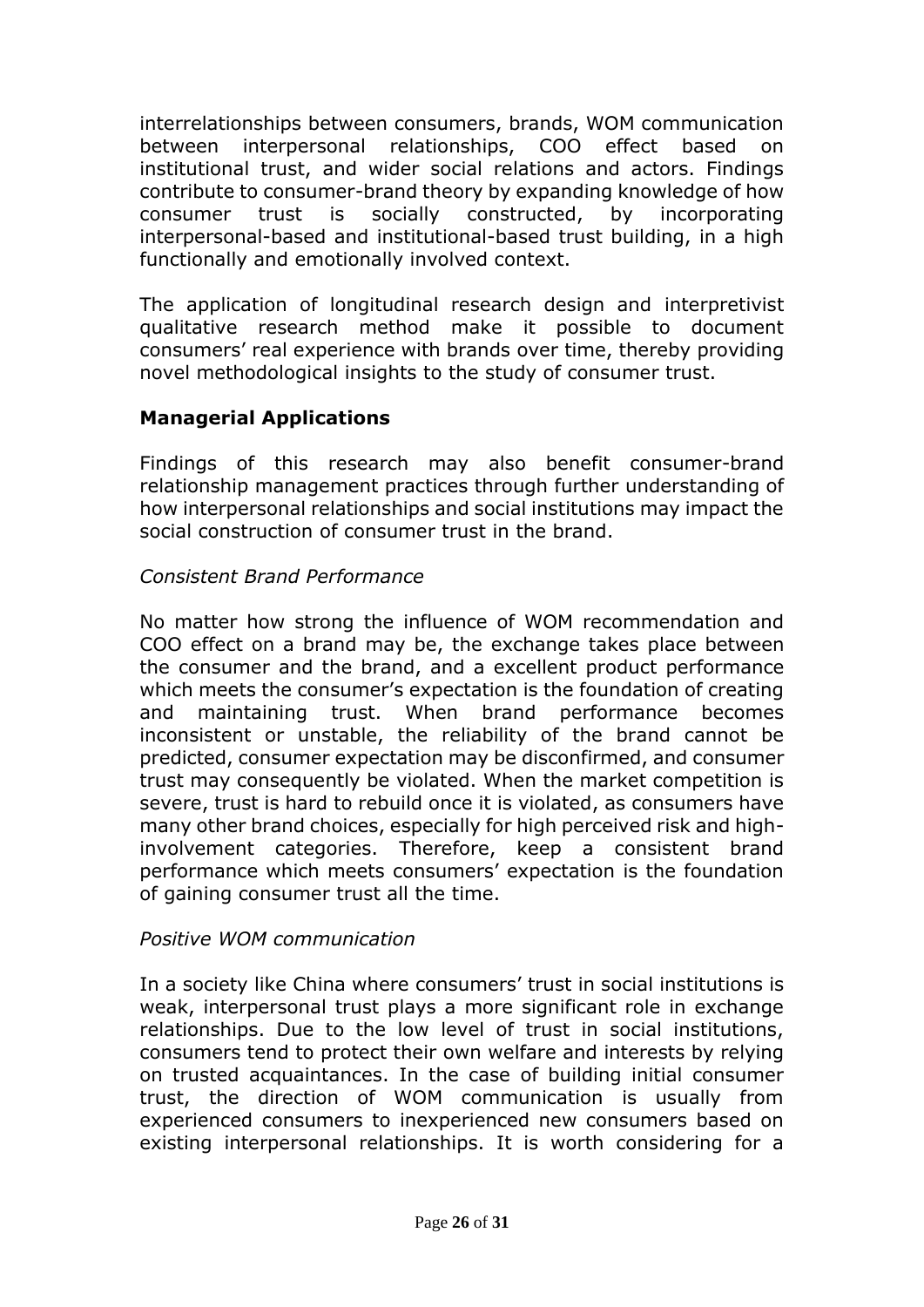brand to motivate positive WOM communications given that brand is indeed trustworthy.

## *COO Effect and Authenticity*

In a time of globalisation, it is common that a brand of one country may use raw materials from several different countries, and have its products manufactured and assembled in some other countries, then sold in different markets. The significant influence of COO of a brand in building consumer trust is based on institutional trust of that country. In other words, it is an national endorsement of related countries to that brand and its products. Therefore, every country involved in the supply chain of a product may affect consumers' trust due to consumers' different levels of trust in different social systems. International brands shall pay attention to the negative influences of a social system with a low level of institutional trust in each stage of its production and distribution to maintain its authenticity, especially when the level of institutional trust of a particular country is closely related to its overall brand reliability and brand intentions for target consumers.

# **LIMITATIONS AND FUTURE RESEARCH**

This work is based on interviews with a limited number of convenient samples, and only one category of product was studied. Therefore, the generalisability of the findings may be compromised. Potential biases may also be found due to the researchers' preassumptions and subjectivities as normally acknowledged in other interpretivst research. Additionally, the different languages using in the raw data collection, data analysis and presentation of final findings may inevitably result in a certain loss of original meaning in the translation between languages.

A follow-up interview will be undertaken with the same group of participants by the time when their babies are about 7-8 months old, in order to explore how new mothers' trust in their chosen infant formula brand may develop, and how consumers' trust in infant formula brands impacts their brand selection and consumption over time.

Further research on broader product categories and social contexts is also warranted as there is a lack of socially constructed understanding of trust building in the existing consumer-brand relationship literature.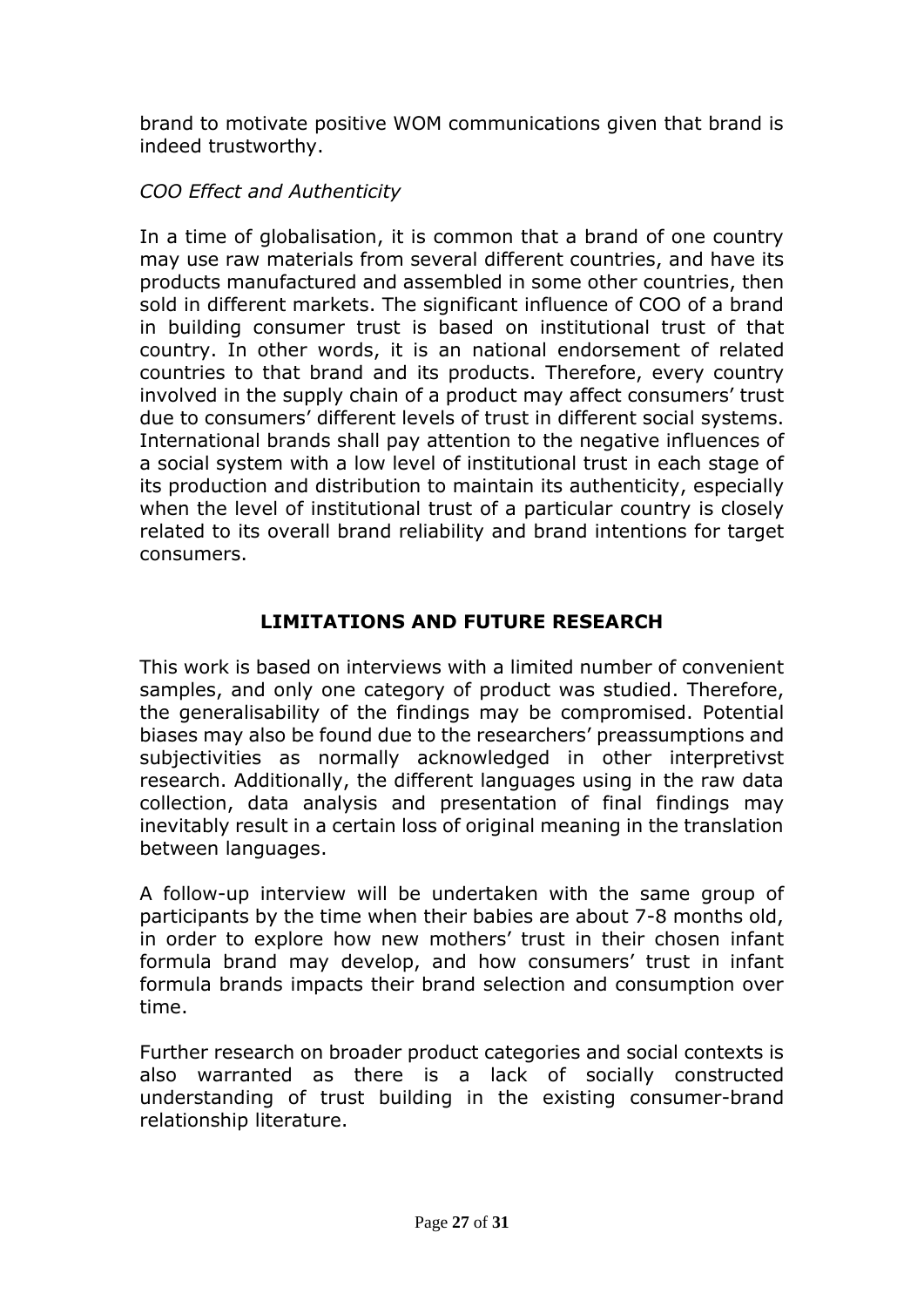#### **REFERENCES**

- Afflerback, S., Carter, S. K., Anthony, A. K., & Grauerholz, L. (2013). Infant-feeding consumerism in the age of intensive mothering and risk society. *Journal of Consumer Culture, 13*(3), 387-405. doi:10.1177/1469540513485271
- Awad, N. F., & Ragowsky, A. (2008). Establishing Trust in Electronic Commerce Through Online Word of Mouth: An Examination Across Genders. *Journal of Management Information Systems, 24*(4), 101-121. doi:10.2753/MIS0742-1222240404
- Blau, P. M. (1964). *Exchange and power in social life*. New York: J. Wiley & Sons.
- Chaudhuri, A., & Holbrook, M. B. (2001). The Chain of Effects from Brand Trust and Brand Affect to Brand Performance: The Role of Brand Loyalty. *Journal of Marketing, 65*(2), 81-93. doi:10.2307/3203382
- Chen, M.-F. (2008). Consumer Trust in Food Safety—A Multidisciplinary Approach and Empirical Evidence from Taiwan. *Risk Analysis, 28*(6), 1553-1569. doi:10.1111/j.1539- 6924.2008.01115.x
- Cordell, V. V. (1992). Effects of Consumer Preferences for Foreign Sourced Products. *Journal of International Business Studies, 23*(2), 251-269.
- Delgado-Ballester, E., & Munuera-Alemán, J. L. (2001). Brand trust in the context of consumer loyalty. *European Journal of Marketing, 35*(11/12), 1238-1258. doi:10.1108/EUM0000000006475
- Delgado-Ballester, E., Munuera-Alemán, J. L., & Yagüe-Guillén, M. J. (2003). Development and validation of a brand trust scale. *International Journal of Market Research, 45*(1), 35-53.
- Doney, P. M., Cannon, J. P., & Mullen, M. R. (1998). Understanding the Influence of National Culture on the Development of Trust. *The Academy of Management Review, 23*(3), 601-620. doi:10.2307/259297
- Elliott, R., & Yannopoulou, N. (2007). The nature of trust in brands: a psychosocial model. *European Journal of Marketing, 41*(9/10), 988-998. doi:10.1108/03090560710773309
- Erikson, E. H. (1968). *Identity: Youth and crisis*. New York: WW Norton & Company.
- Euromonitor. (2016). Market Overview: Identifying New Trends and Opportunities in the Global Infant Formula Market, Part I. PASSPORT
- Gambetta, D. (1988). Can we trust trust. In D. Gambetta (Ed.), *Trust: Making and breaking cooperative relations* (pp. 213- 237). New York: Blackwell.
- Granovetter, M. (1985). Economic Action and Social Structure: The Problem of Embeddedness. *American Journal of Sociology, 91*(3), 481-510. doi:10.2307/2780199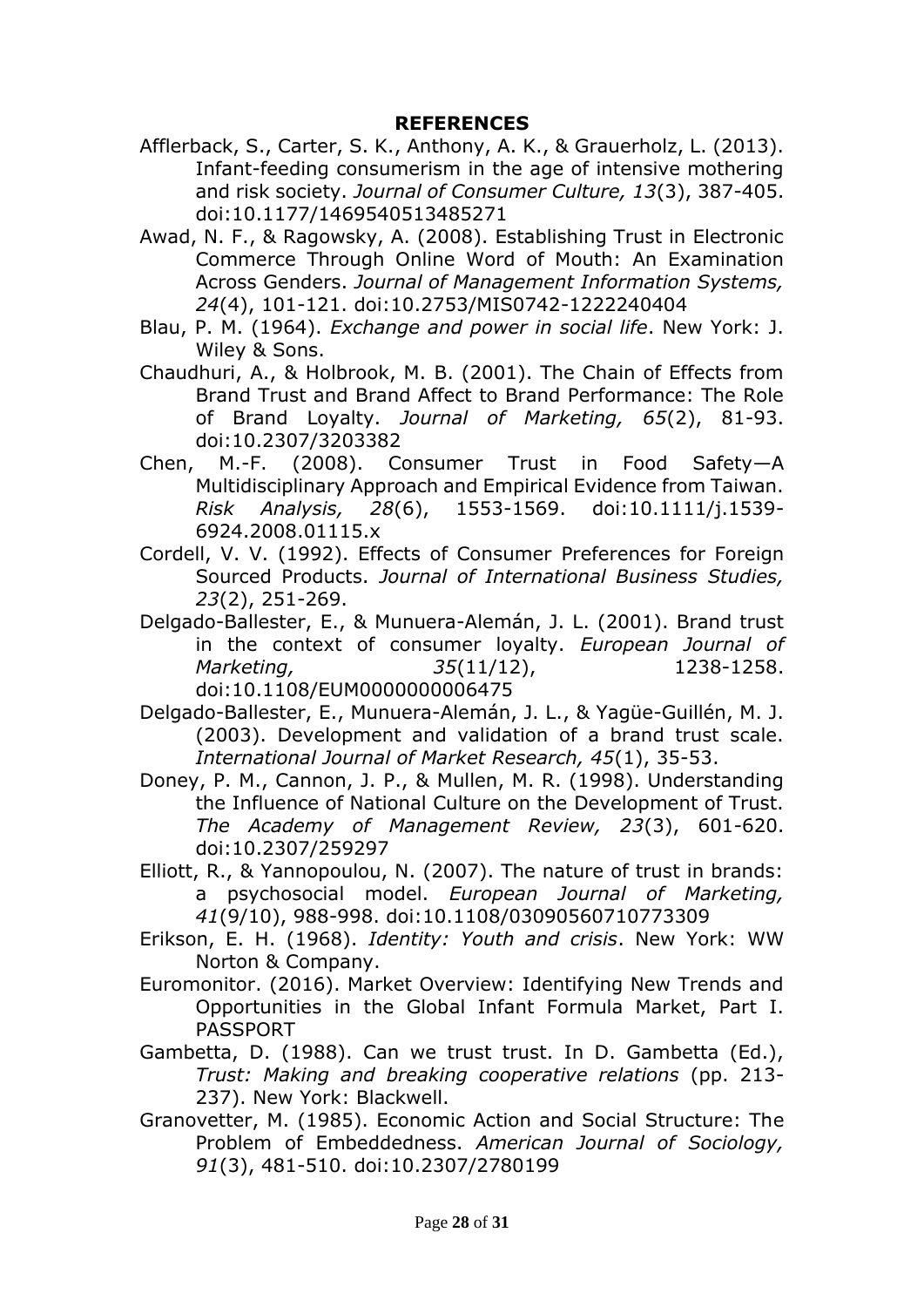- Khodyakov, D. (2007). Trust as a Process: A Three-Dimensional Approach. *Sociology, 41*(1), 115-132. doi:10.1177/0038038507072285
- Kjærnes, U., Harvey, M., & Warde, A. (2007). *Trust in food: A comparative and institutional analysis*. New York: Palgrave Macmillan.
- Lau, G., & Lee, S. (1999). Consumers' Trust in a Brand and the Link to Brand Loyalty. *Journal of Market-Focused Management, 4*(4), 341-370. doi:10.1023/A:1009886520142
- Laurent, G., & Kapferer, J.-N. (1985). Measuring Consumer Involvement Profiles. *Journal of Marketing Research, 22*(1), 41- 53. doi:10.2307/3151549
- Lee, E. J. (2007). Infant feeding in risk society. *Health, Risk & Society, 9*(3), 295-309. doi:10.1080/13698570701488910
- Lewis, J. D., & Weigert, A. (1985). Trust as a Social Reality. *Social Forces, 63*(4), 967-985. doi:10.1093/sf/63.4.967
- Li, F. (2008). Brand trust as a second-order factor. *International Journal of Market Research, 50*(6), 817-839.
- Luhmann, N. (1979). Trust and power. *John Willey & Sons*.
- Lyon, F., Möllering, G., & Saunders, M. N. (2012). Introduction: the variety of methods for the muti-faceted phenomenon of trust. In F. Lyon, G. Möllering, & M. N. Saunders (Eds.), *Handbook of Research Methods on Trust* (pp. 1-15). UK: Edward Elgar Publishing Limited.
- Matzler, K., Grabner‐Kräuter, S., & Bidmon, S. (2008). Risk aversion and brand loyalty: the mediating role of brand trust and brand affect. *Journal of Product & Brand Management, 17*(3), 154- 162. doi:10.1108/10610420810875070
- Mayer, R. C., Davis, J. H., & Schoorman, F. D. (1995). An Integrative Model of Organizational Trust. *The Academy of Management Review, 20*(3), 709-734. doi:10.2307/258792
- Mazzocchi, M., Lobb, A., Bruce Traill, W., & Cavicchi, A. (2008). Food Scares and Trust: A European Study. *Journal of Agricultural Economics, 59*(1), 2-24. doi:10.1111/j.1477- 9552.2007.00142.x
- McAllister, D. J. (1995). Affect- and Cognition-Based Trust as Foundations for Interpersonal Cooperation in Organizations. *Academy of Management Journal, 38*(1), 24-59. doi:10.2307/256727
- McKnight, D. H., & Chervany, N. L. (2001). What Trust Means in E-Commerce Customer Relationships: An Interdisciplinary Conceptual Typology. *International Journal of Electronic Commerce, 6*(2), 35-59. doi:10.1080/10864415.2001.11044235
- McKnight, D. H., Cummings, L. L., & Chervany, N. L. (1998). Initial Trust Formation in New Organizational Relationships. *The*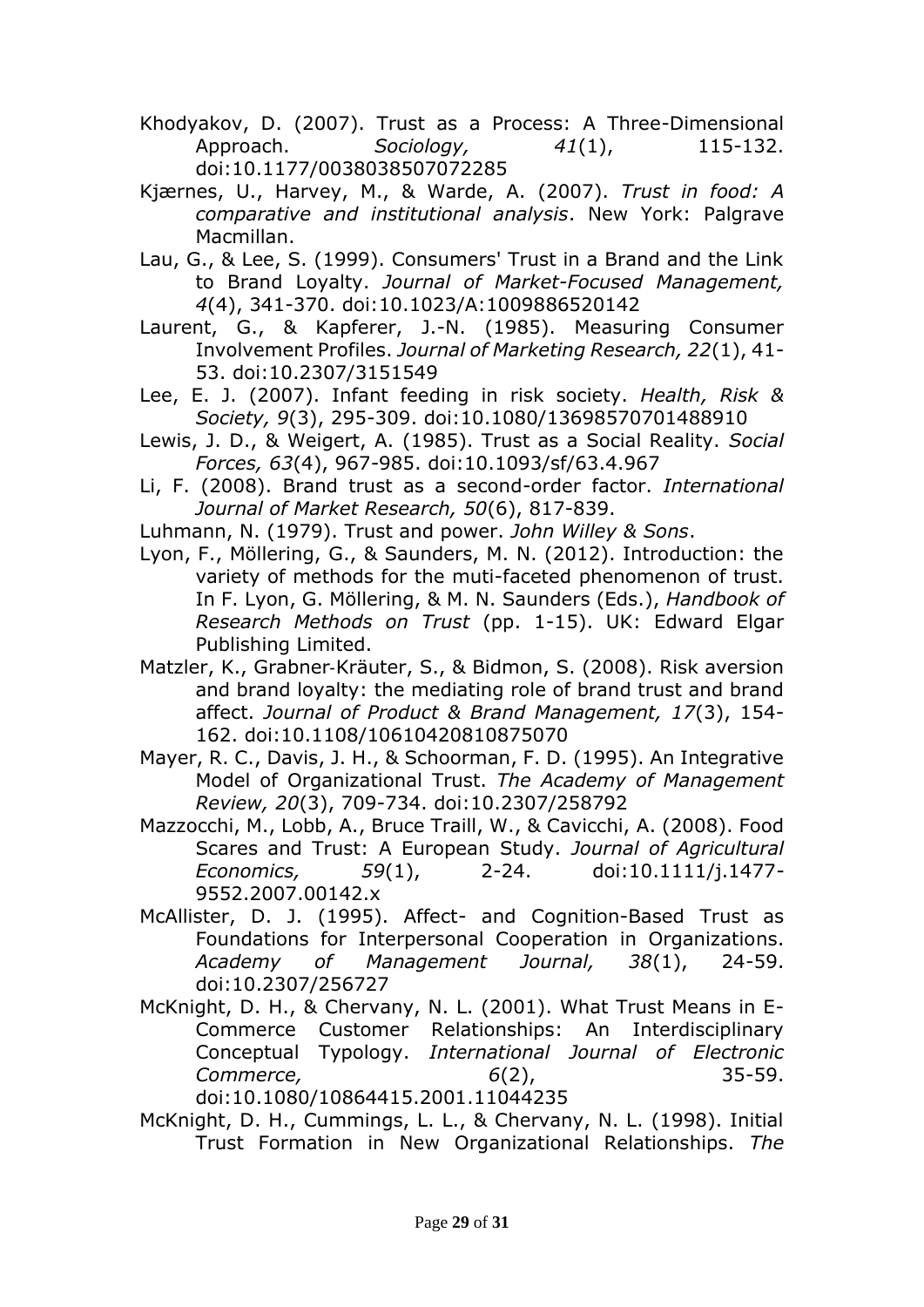*Academy of Management Review, 23*(3), 473-490. doi:10.2307/259290

- Mitchell, V. W. (1999). Consumer perceived risk: conceptualisations and models. *European Journal of Marketing, 33*(1/2), 163-195. doi:10.1108/03090569910249229
- Möllering, G. (2001). The nature of trust: from Georg Simmel to a theory of expectation, interpretation and suspension. *Sociology, 35*(2), 403-420.
- Möllering, G. (2013). Process views of trusting and crises. In R. Bachmann & A. Zaheer (Eds.), *Handbook of Advances in Trust Research* (pp. 285-305). Cheltenham: Edward Elgar.
- Morgan, R. M., & Hunt, S. D. (1994). The Commitment-Trust Theory of Relationship Marketing. *Journal of Marketing, 58*(3), 20-38. doi:10.2307/1252308
- Ranaweera, C., & Prabhu, J. (2003). On the relative importance of customer satisfaction and trust as determinants of customer retention and positive word of mouth. *Journal of Targeting, Measurement & Analysis for Marketing, 12*(1), 82-90.
- Romaniuk, J., & Bogomolova, S. (2005). Variation in brand trust scores. *Journal of Targeting, Measurement & Analysis for Marketing, 13*(4), 363-373.
- Zucker, L. G. (1986). Production of trust: Institutional sources of economic structure, 1840–1920. *Research in Organizational Behavior, 8*, 53-111.